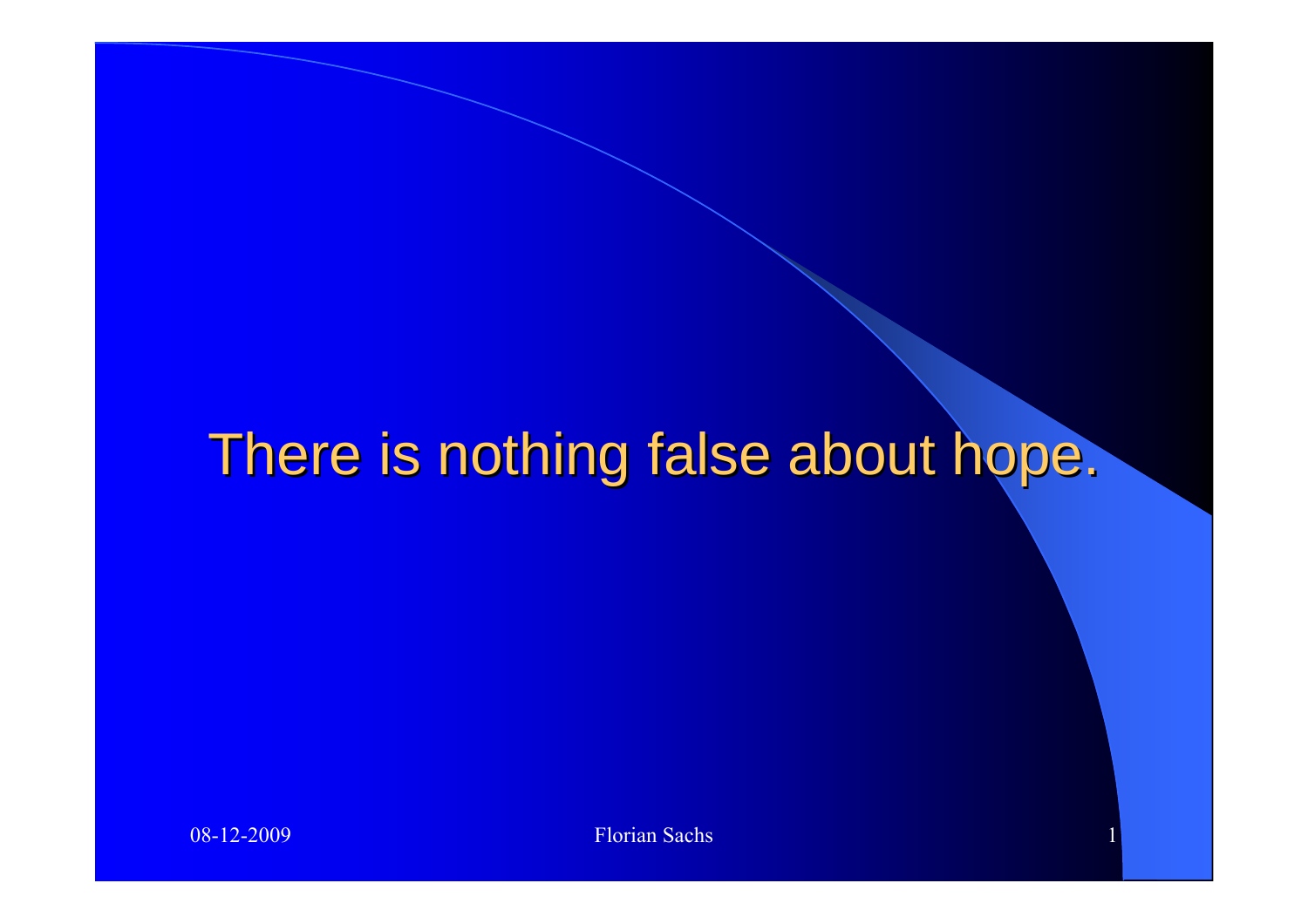#### I'm asking you to believe.

Not just in my ability to bring about real change in Washington...

I'm asking you to believe in yours.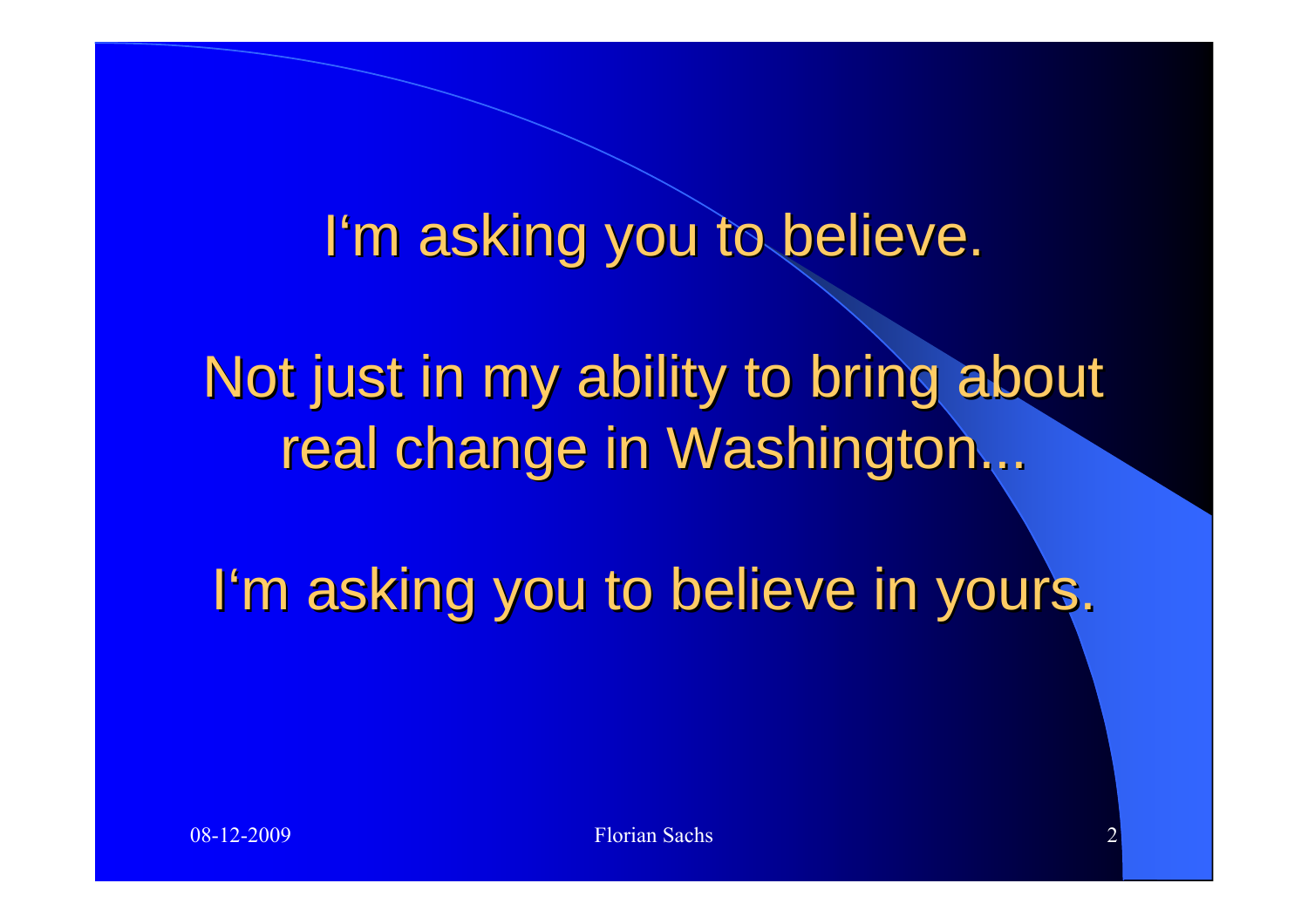

That we are one people; we are one nation; and together, we will begin the next great chapter in the American story with three words that will ring from coast to coast; from sea to shining sea:

#### Yes. We. Can.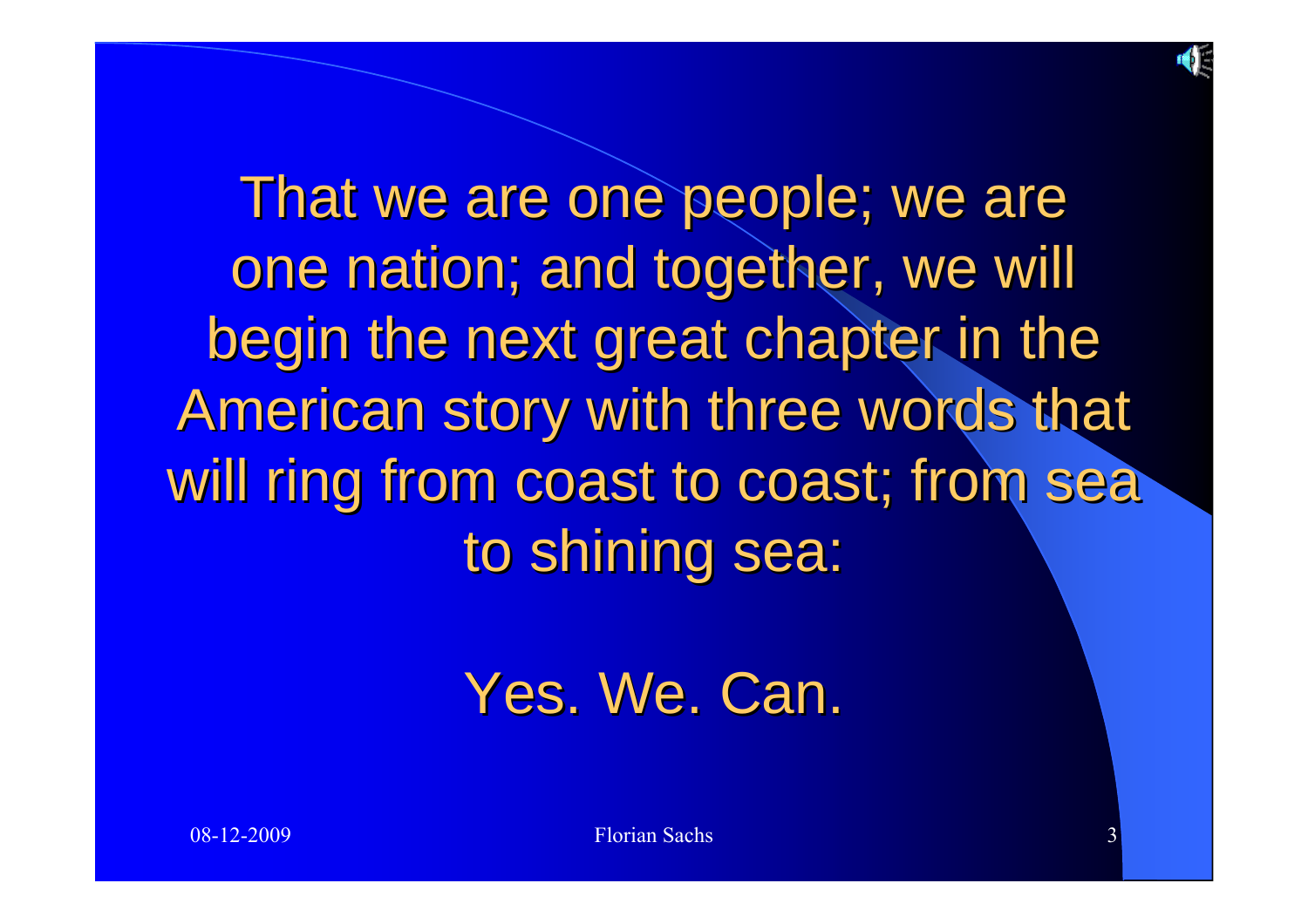# **Barack Obama**

#### A presentation by Florian Sachs, Werner-von-Siemens-Gymnasium Magdeburg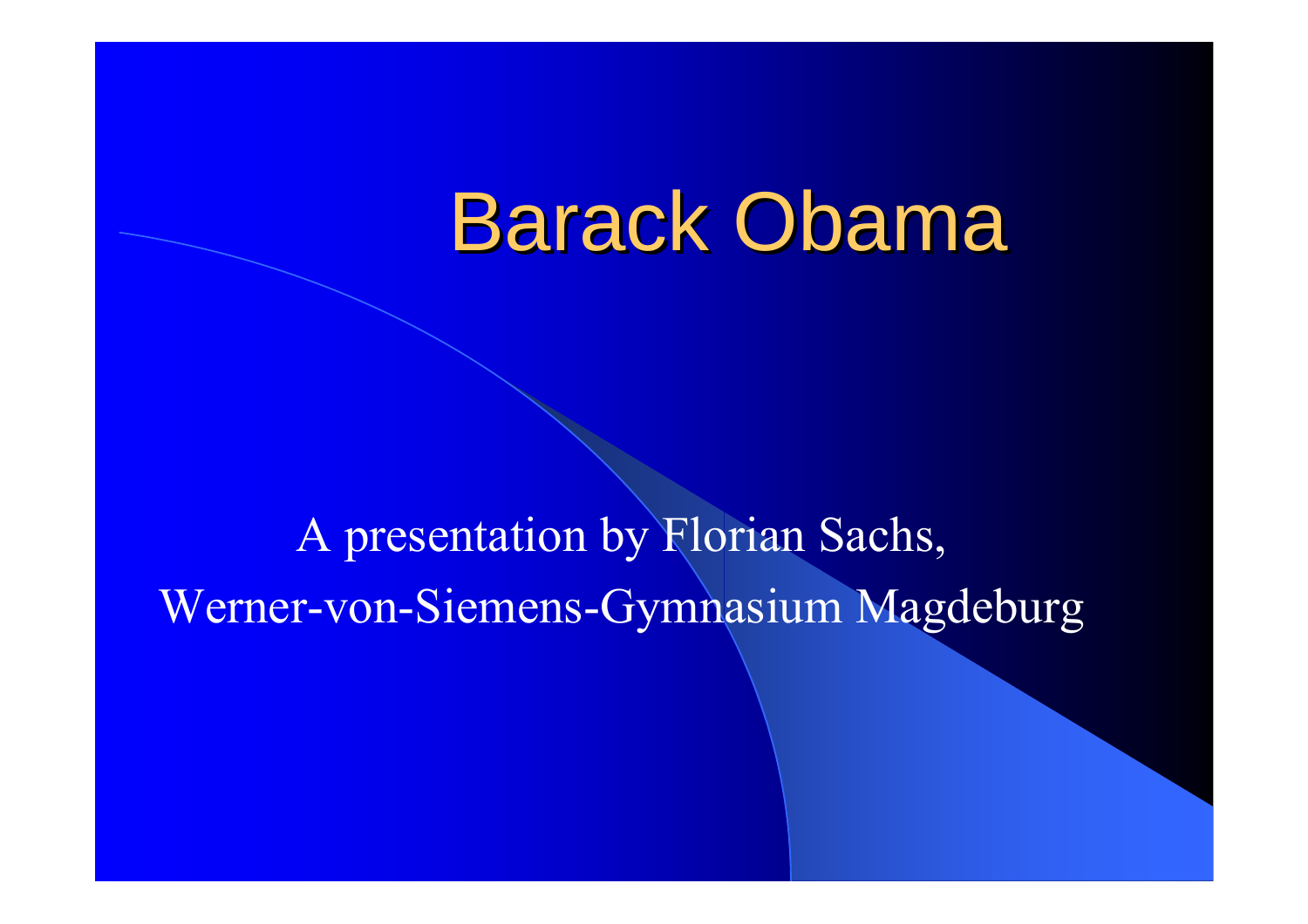#### Structure

- 1General Information
- 2**Education**
- 3Political Career
- 4Presidential Campaign
- 5 Nobel Peace Prize
- 6**Conclusion**
- 7Sources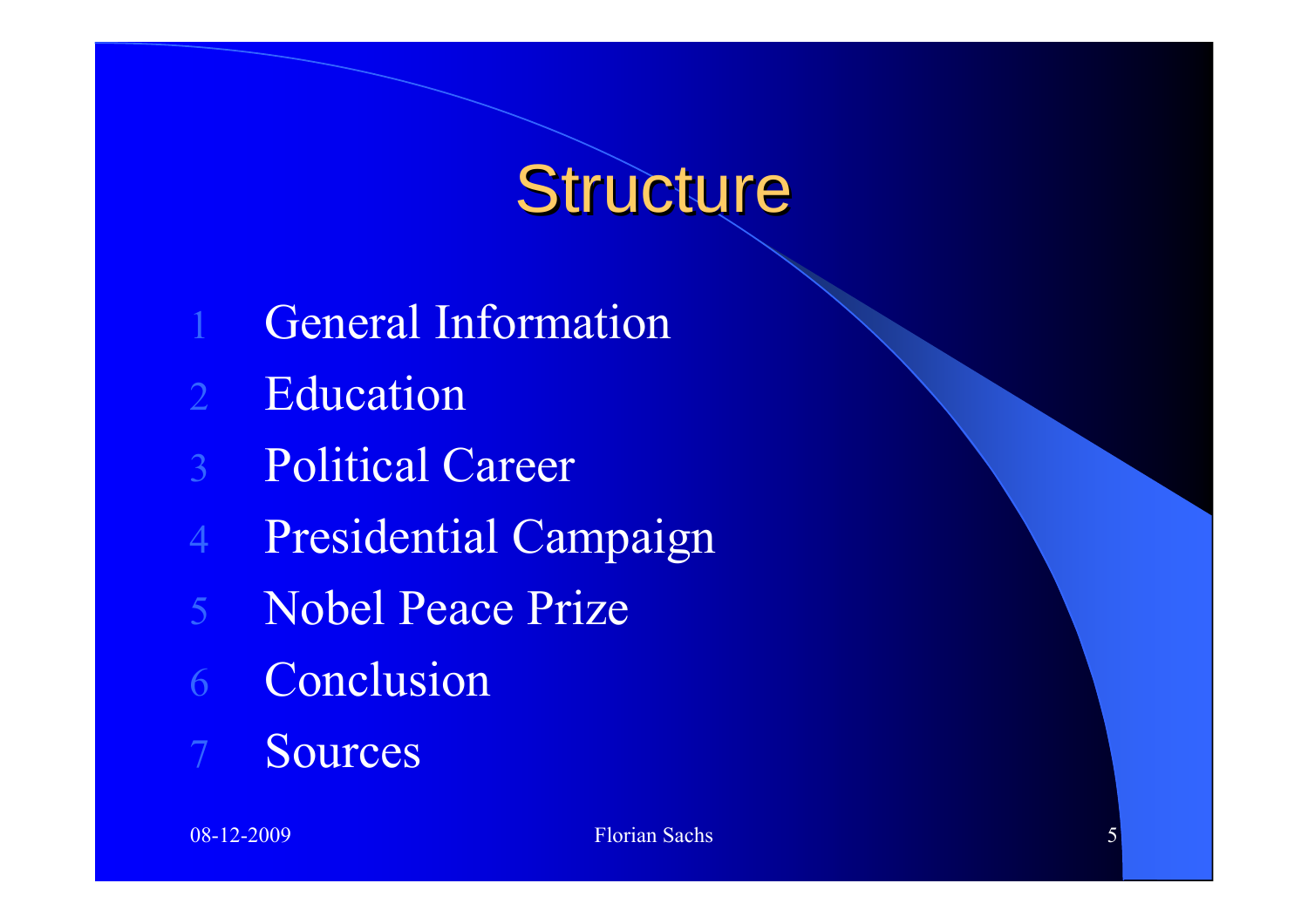# 1 General Information

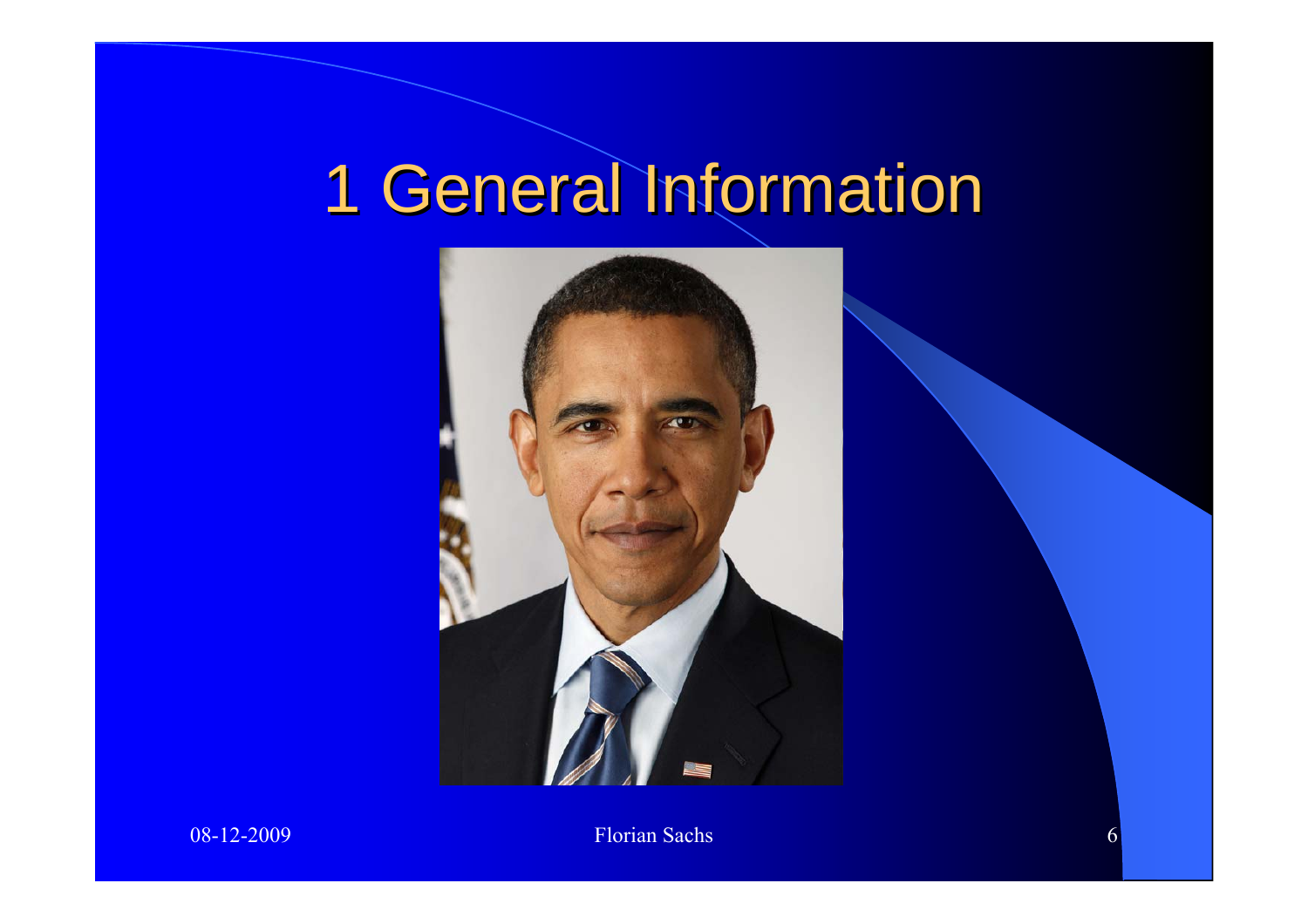### 1 General Information

- Name: Barack Hussein Obama
- Birthday: 04-08-1961
- **Birthplace: Honolulu, Hawaii**
- Mother: Stanley Ann Dunham (1942-95)
- Father: Barack Hussein Obama (1936-82)
- $\rightarrow$  Grew up with grandmother
- · Wife: • Wife: Michelle Obama  $(*1964) \rightarrow 1992$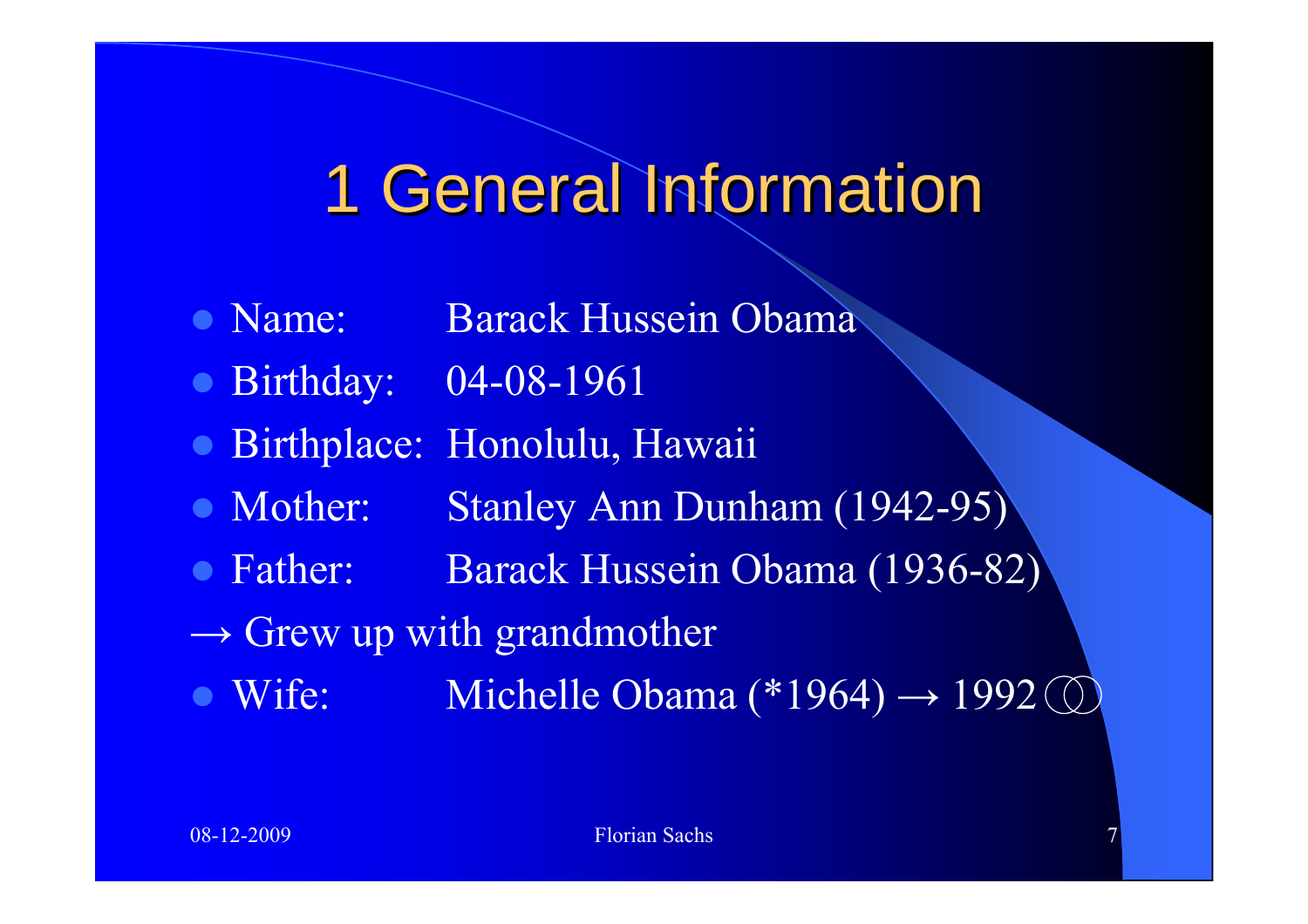# 1 General Information

- $\bullet$
- $\bullet$ Religion: Christian
- **Political Party: Democrat**
- **Residence:**
- $\bullet$ Signature:

Children: Malia Ann (\*1998) Natasha "Sasha" (\*2001) The White House (official) Chicago, Illinois (private)

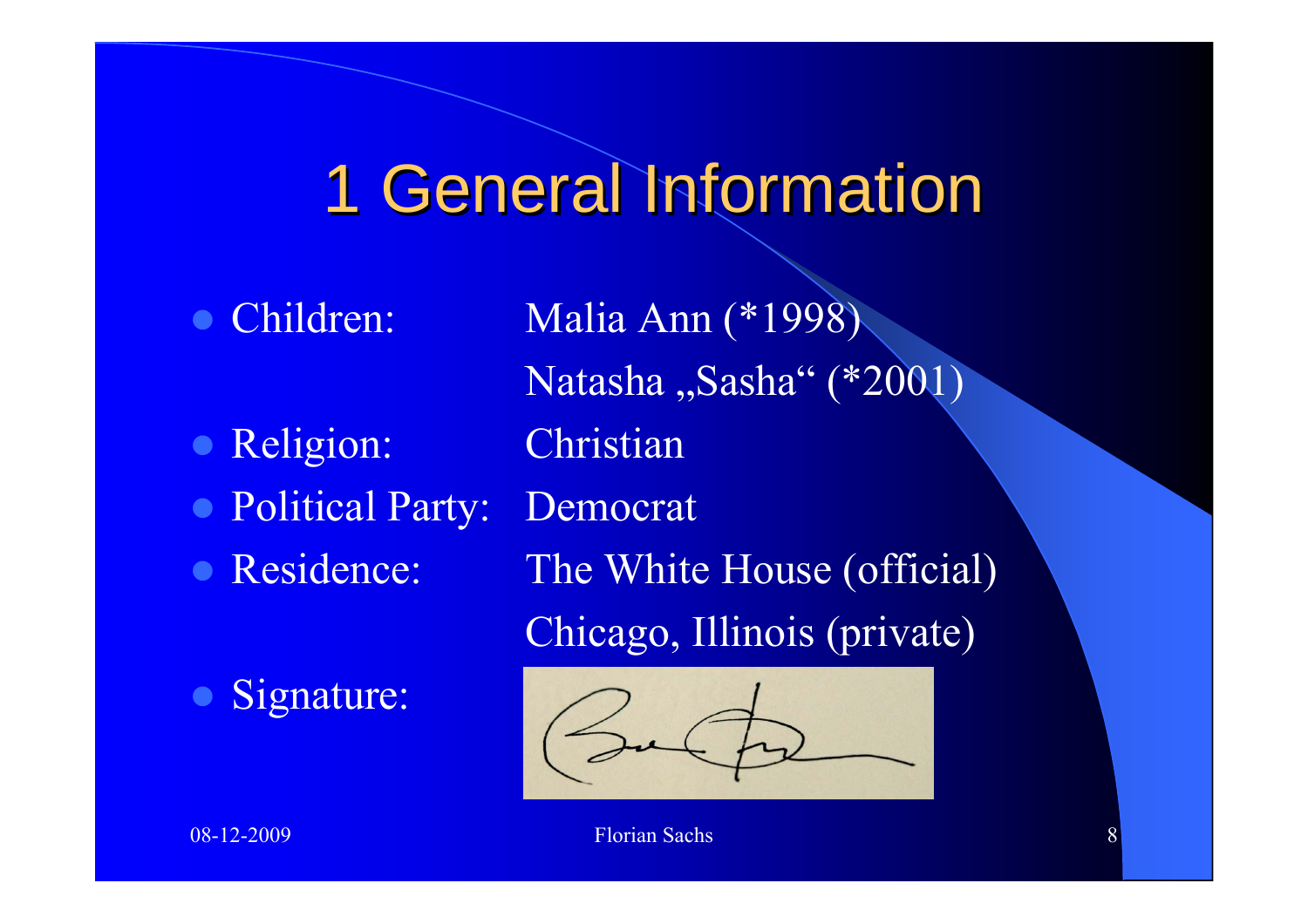#### 2 Education

• 1967-71: St. Francis of Assisi Elementary School and Besuki Public School in Jakarta • 1971-79: Punahou School (private) • 1979-81: Occidental College (L.A.) • 1981-83: Columbia University (N.Y.)  $\rightarrow$  Bachelor of Arts (political science) **• Business International Corporation**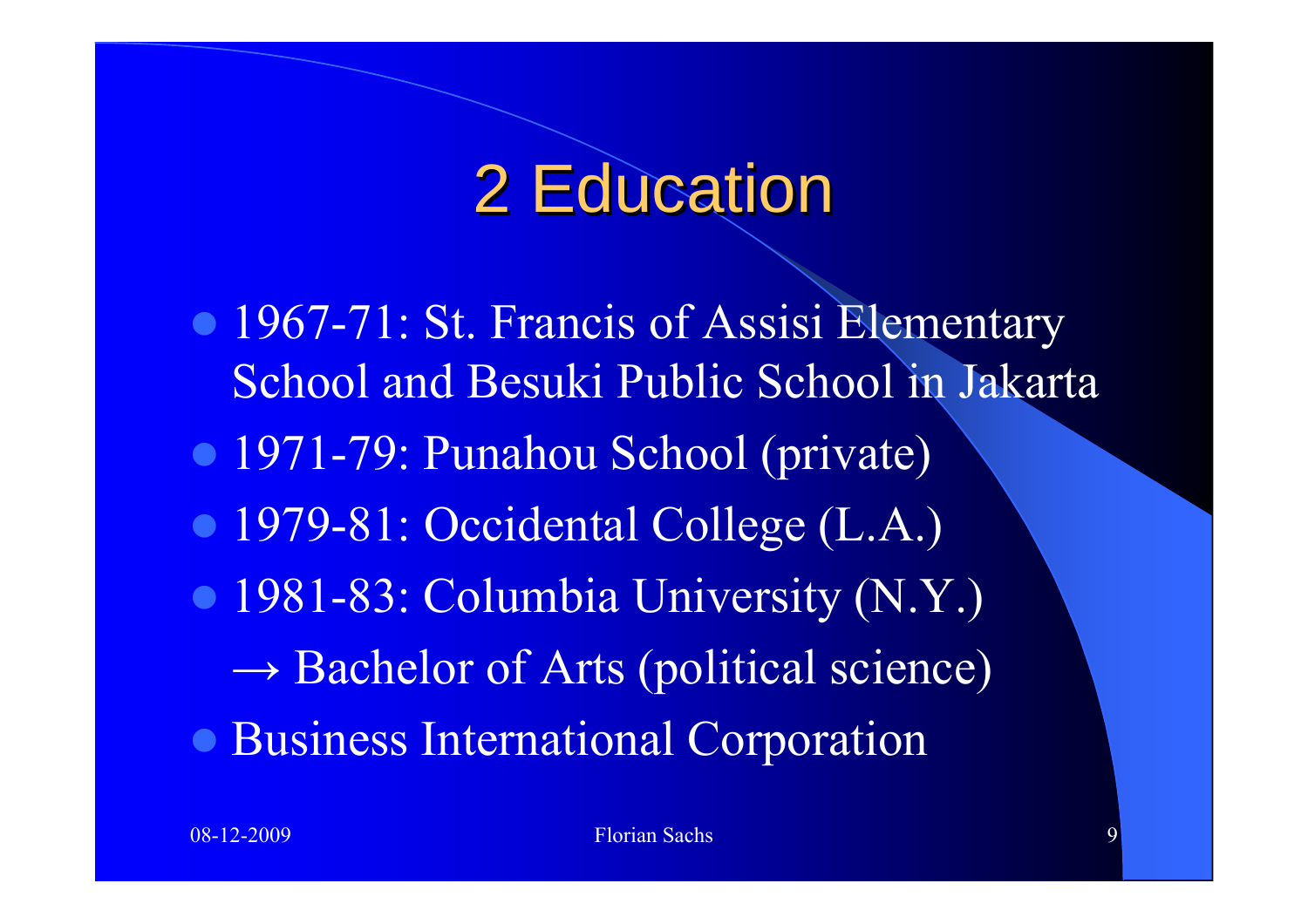#### 2 Education

- 1985: Developing Communities Project (Chicago)
- 1988-1991: Harvard Law School
	- editor and president of the Harvard Law Review
	- Sidley Austin (1989) and Hopkins & Sutter (1990)
	- Juris Doctor magna cum laude
- 1992: constitutional law professor at the University of Chicago Law School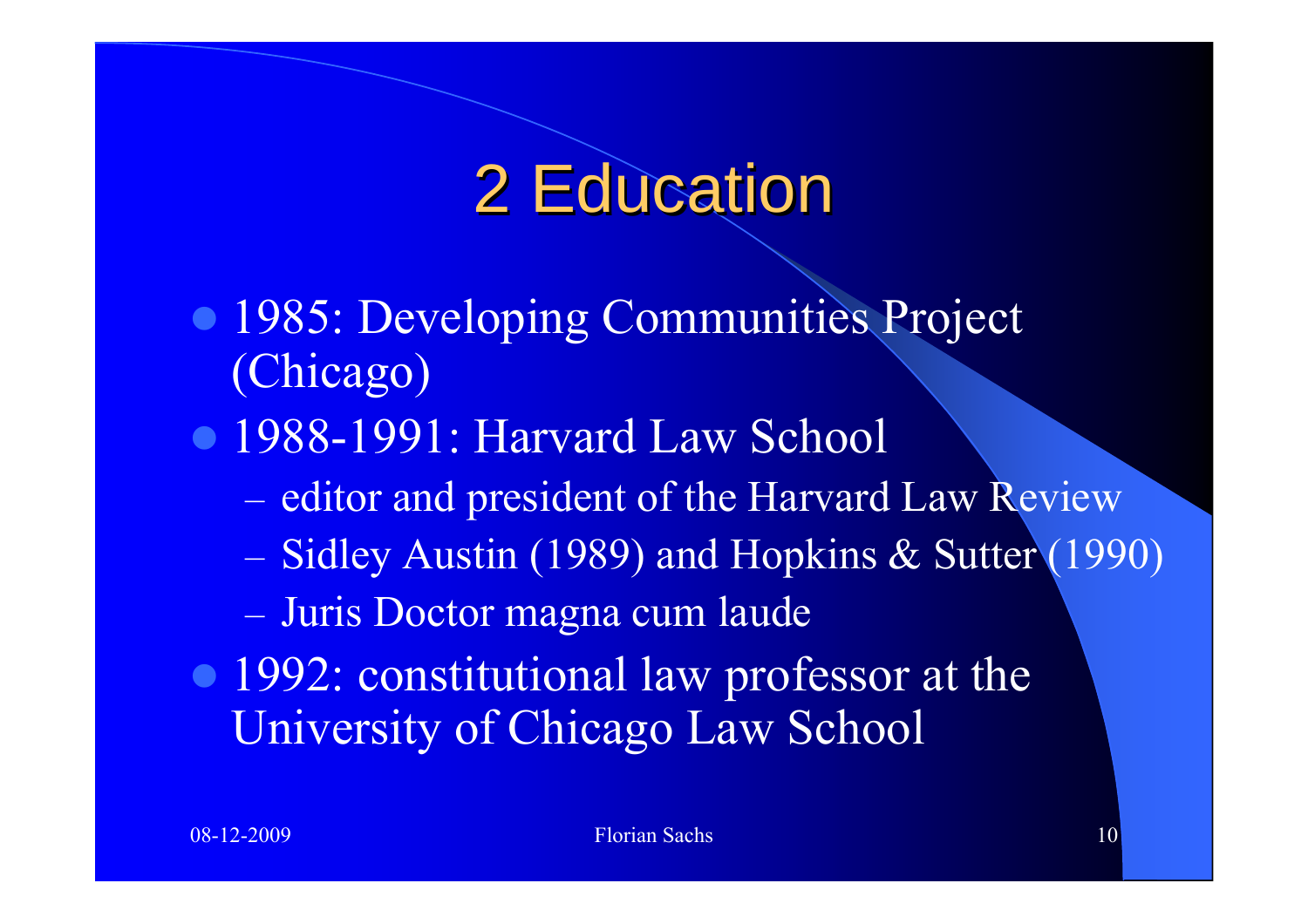- 1992: Campaign for Bill Clinton's election
- 1996: Illinois Senate (13th District)
- $\rightarrow$  legislation reforming ethics and health care laws
- Reelected 1998 and 2002
- 2000: lost Democratic primary run for the U.S. House of Representatives
- 2003: chairman of the Illinois Senate's Health and Human Services Committee → Democratic majority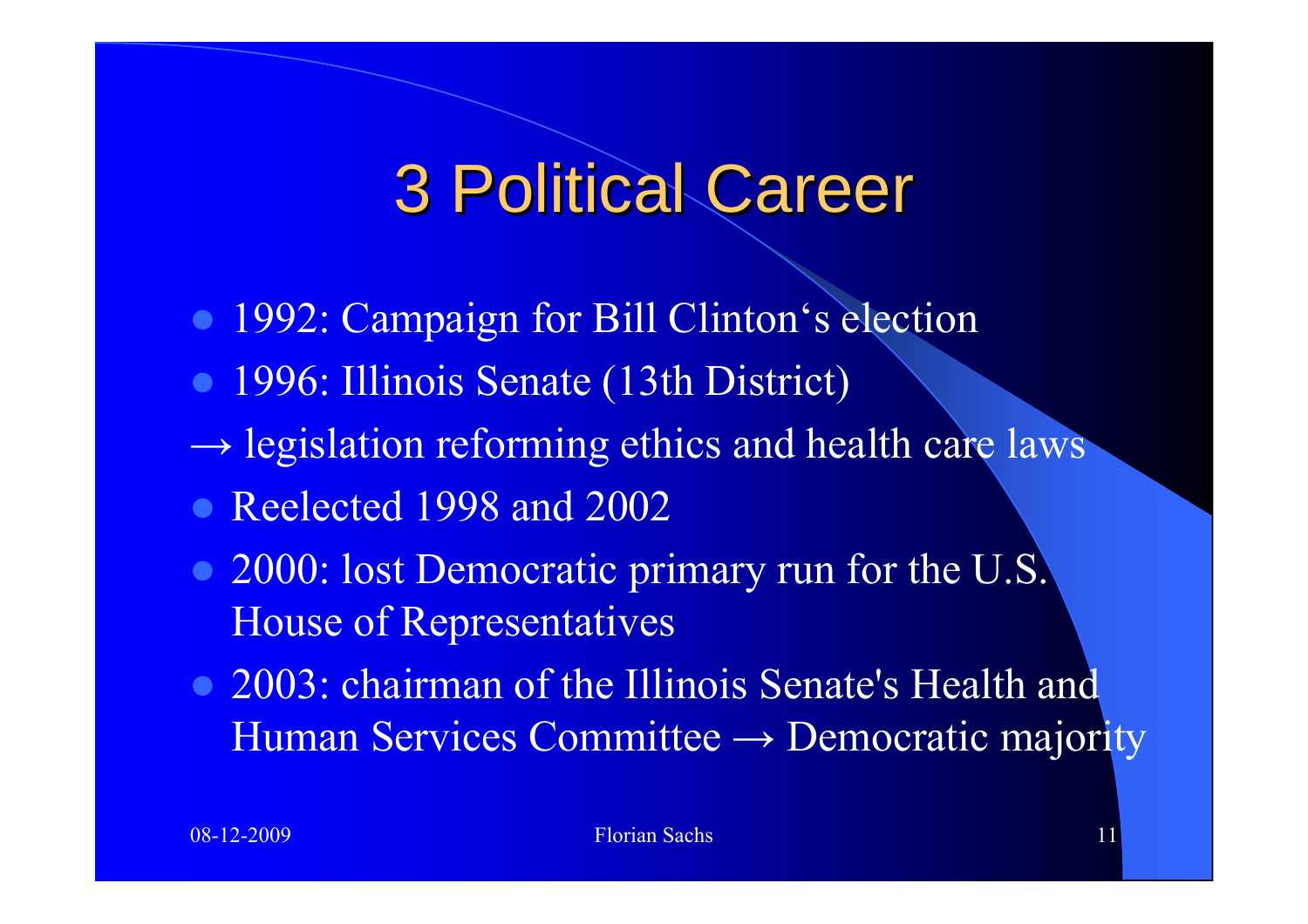- Since 2002: campaign committee and raising funds • March 2004: won primary election  $(53 \%)$  $\rightarrow$  first speculations about Presidential campaign
- July 2004: keynote address at the Democratic National Convention
	- $\rightarrow$  9.1 million viewers
- November 2004: won general election (70 %)  $\rightarrow$  highest result ever in Illinois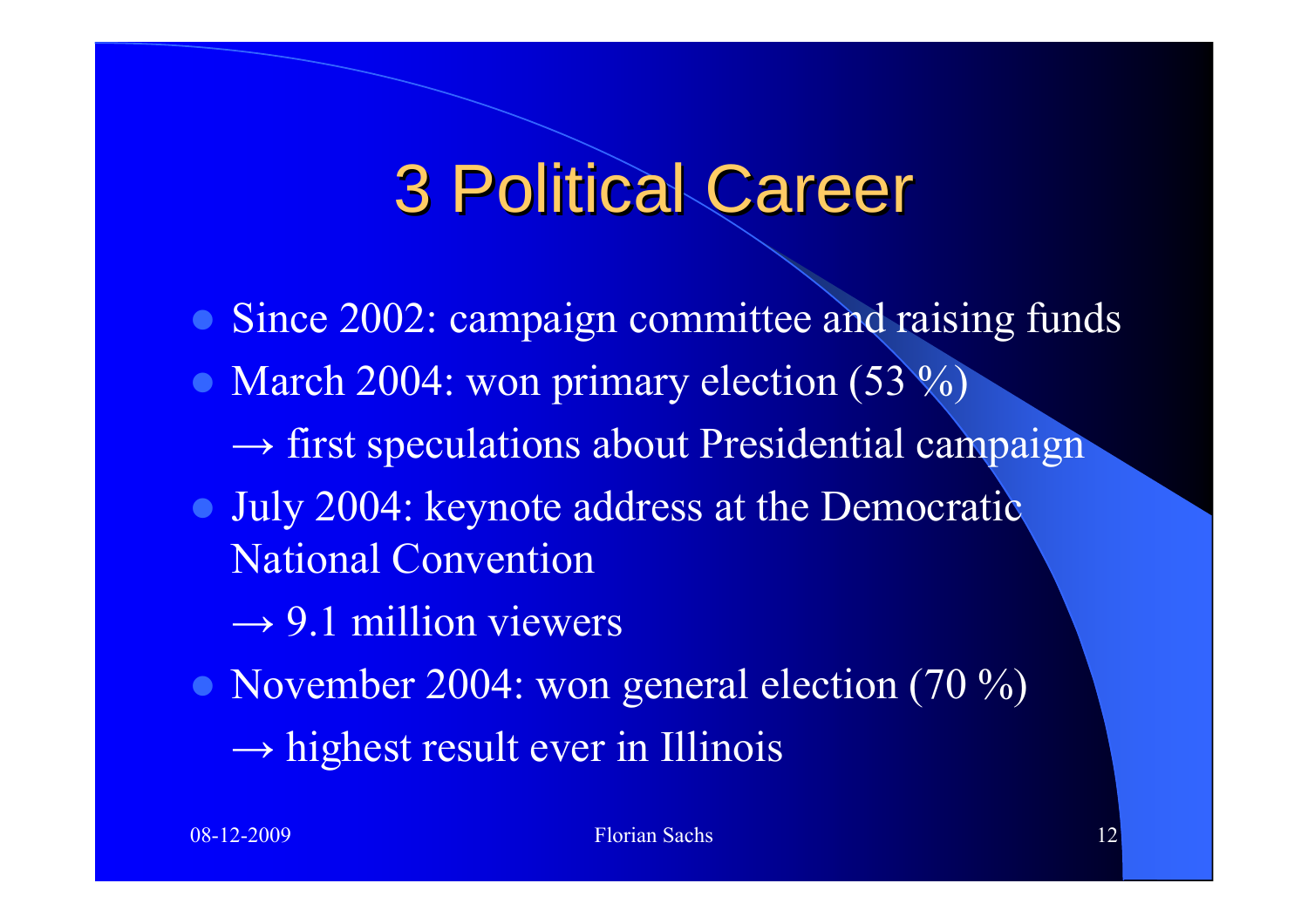- 2005-2008: U.S. Senator
- 5th African American Senator
- $\bullet$  "loyal Democrat" (CQ Weekly)
- **•** "most liberal" Senator (National Journal), 2007
- 11th most powerful Senator (congress.org), 2008
- Resigned seat on November 16, 2008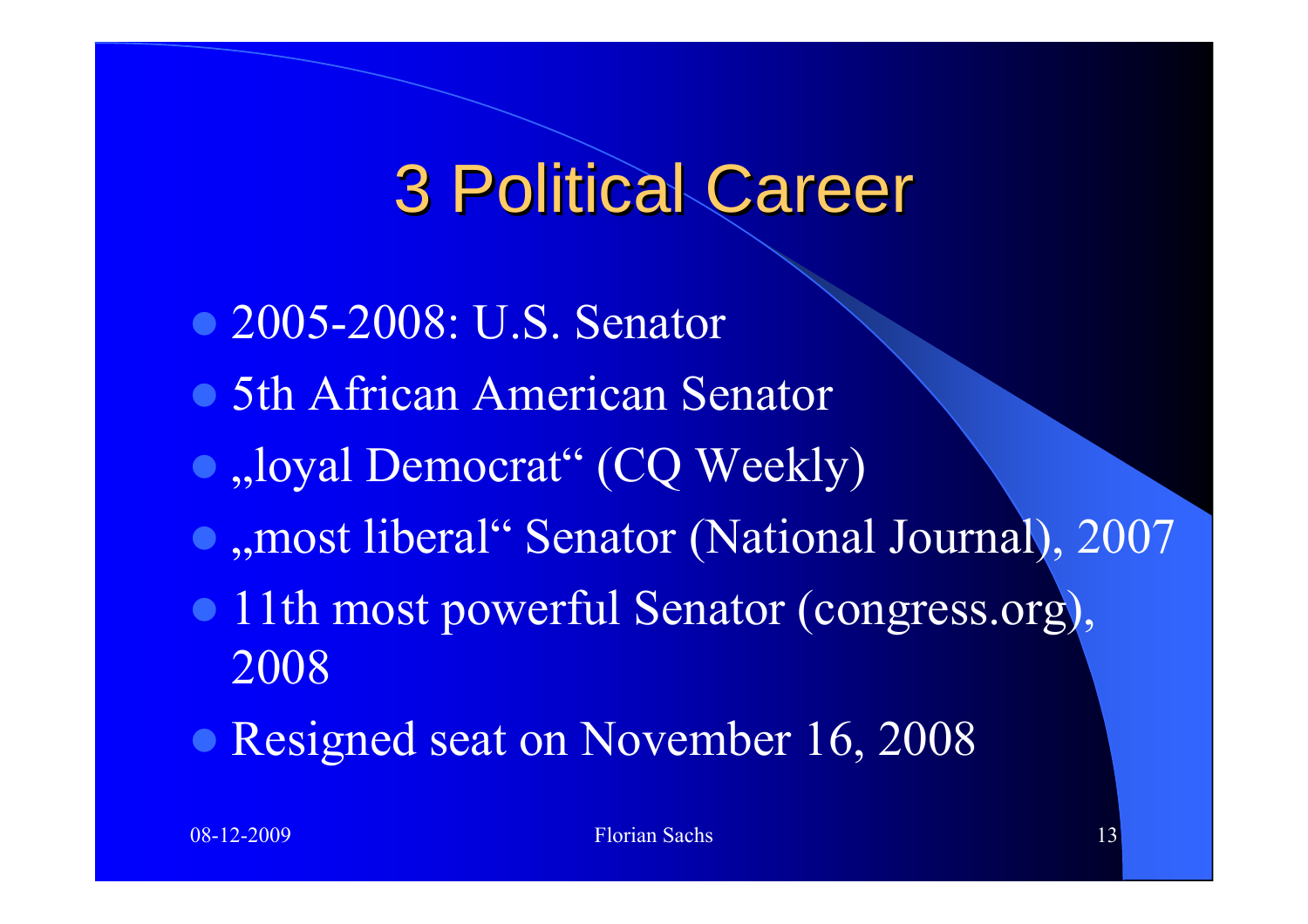- 2005: Energy Policy Act
- 2006: expanded Nunn–Lugar cooperative threat reduction
- 2006: Coburn–Obama Transparency Act
- 2007: Deceptive Practices and Voter Intimidation Prevention Act
- 2007: Iraq War De-Escalation Act
- 2008: FISA Amendments Act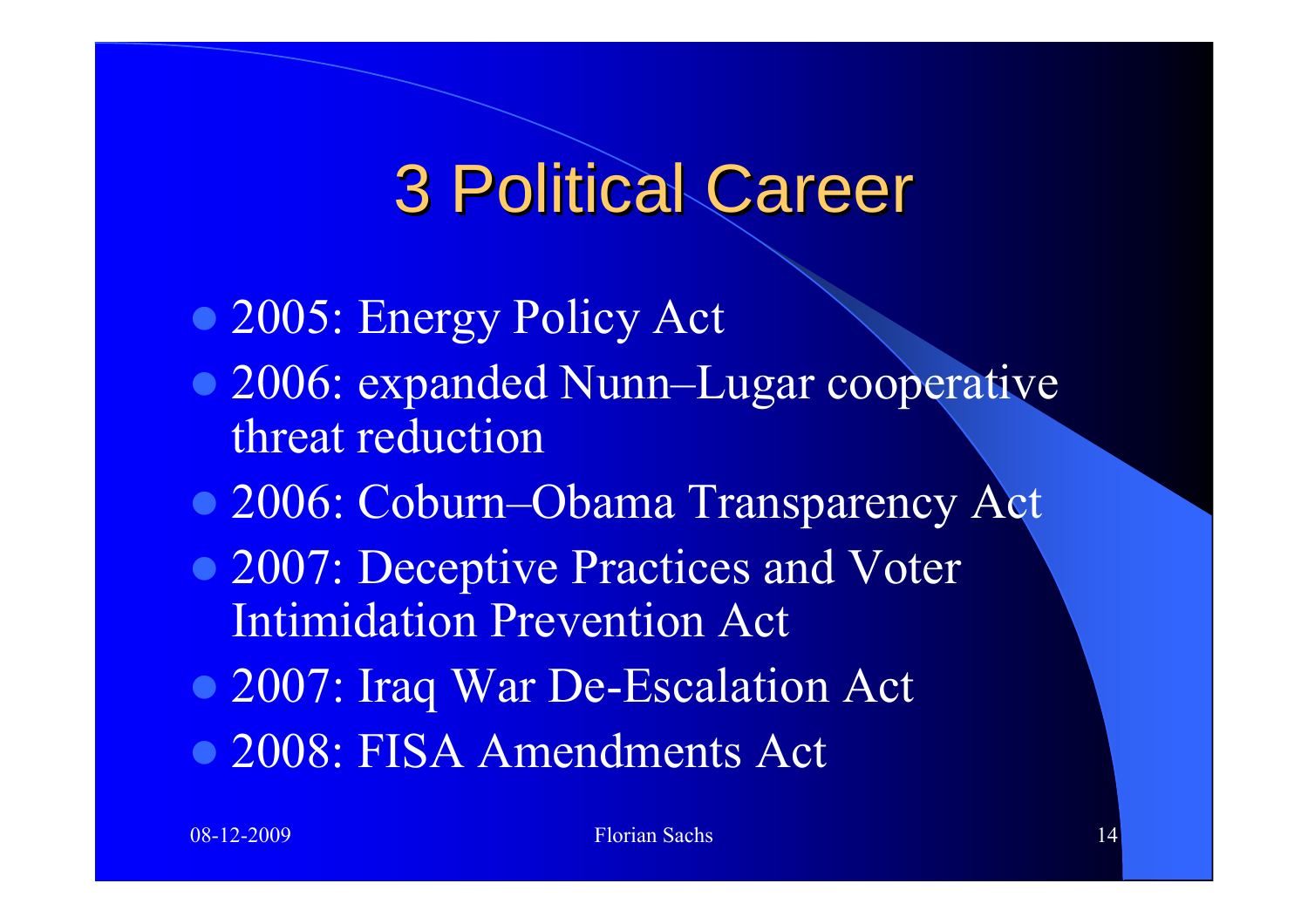- Committees:
	- Foreign Relations
	- Environment und Public Works
	- Veteran's Affiars
	- Health, Education, Labor and Pensions
	- Homeland Security and Governmental Affairs
	- European Affairs (Chairman)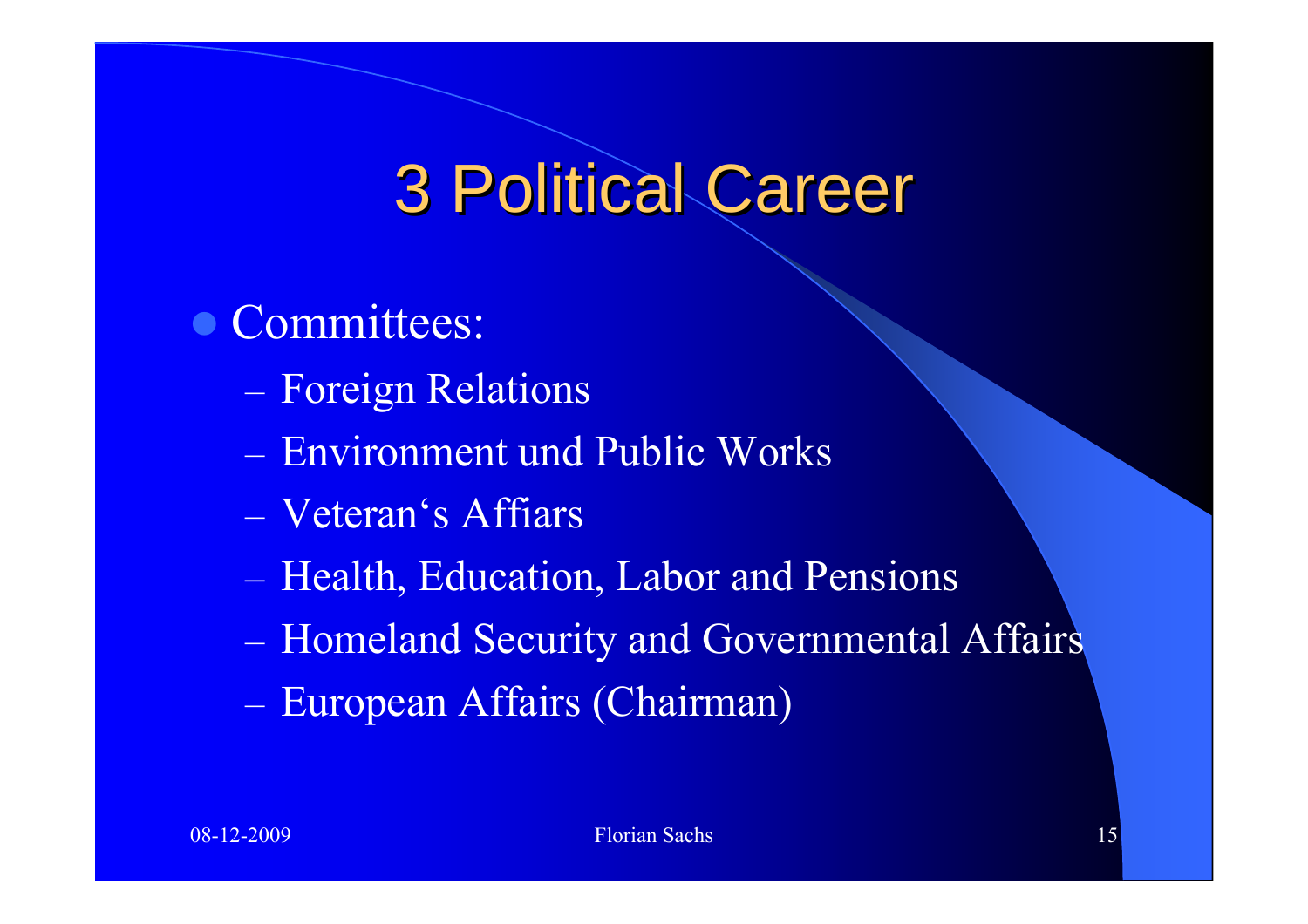

Obama presidential campaign logo



Obama's chant



Obama's slogan



Obama–Biden campaign logo

08-12-2009 Florian Sachs 16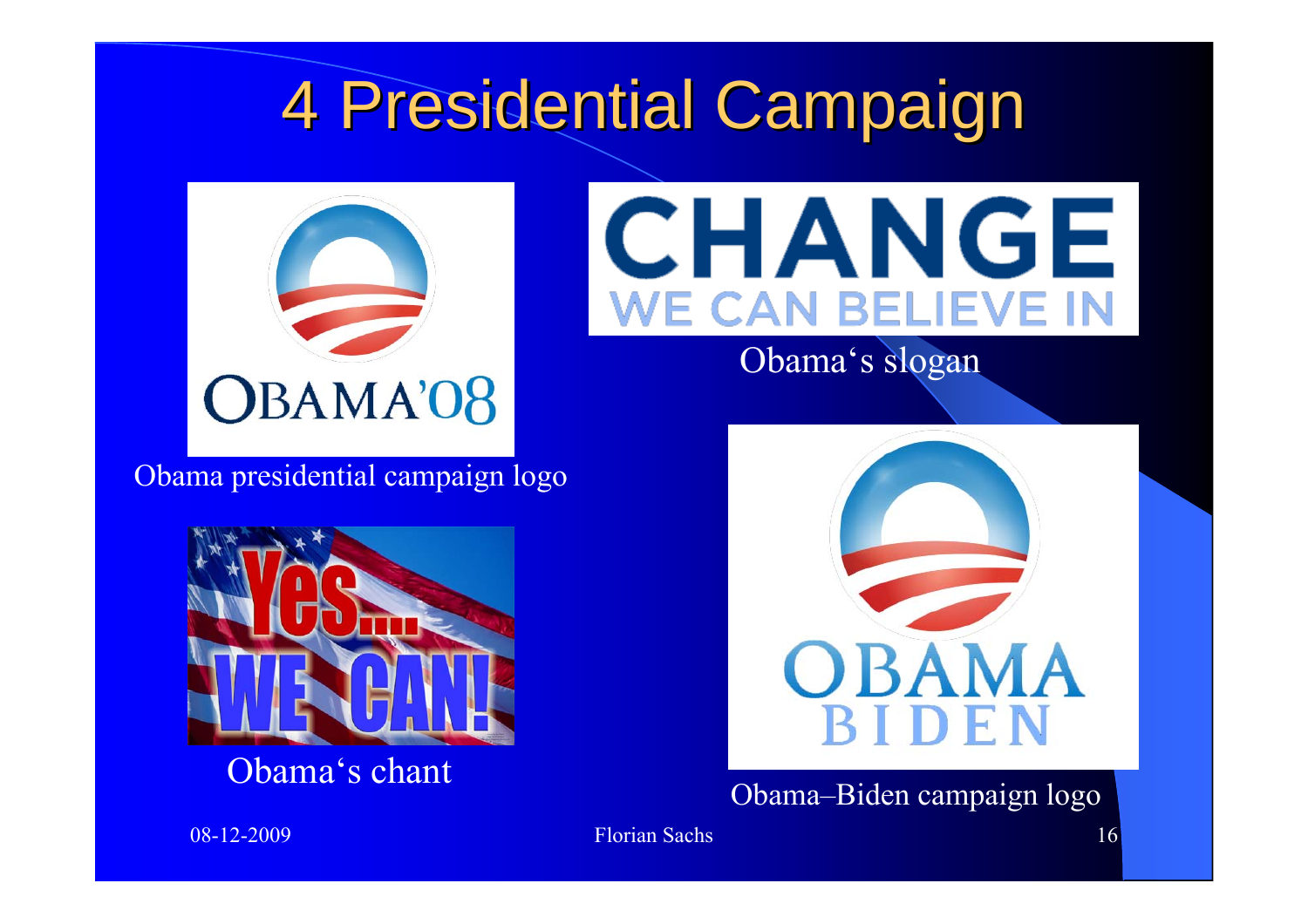- $\bullet$  Won primary election: June 3
	- supported by Oprah Winfrey, George Clooney, Halle Berry, Will Smith, will.i.am, ...
	- Hillary Clinton conceded defeat
		- $\rightarrow$  supporters should back Obama
	- Clinton: debts
- Traveled to: Kuwait, Afghanistan, Iraq, Jordan, Israel, Germany, France, UK
	- $\rightarrow$  speech at Berlin Victory Column (200,000 people)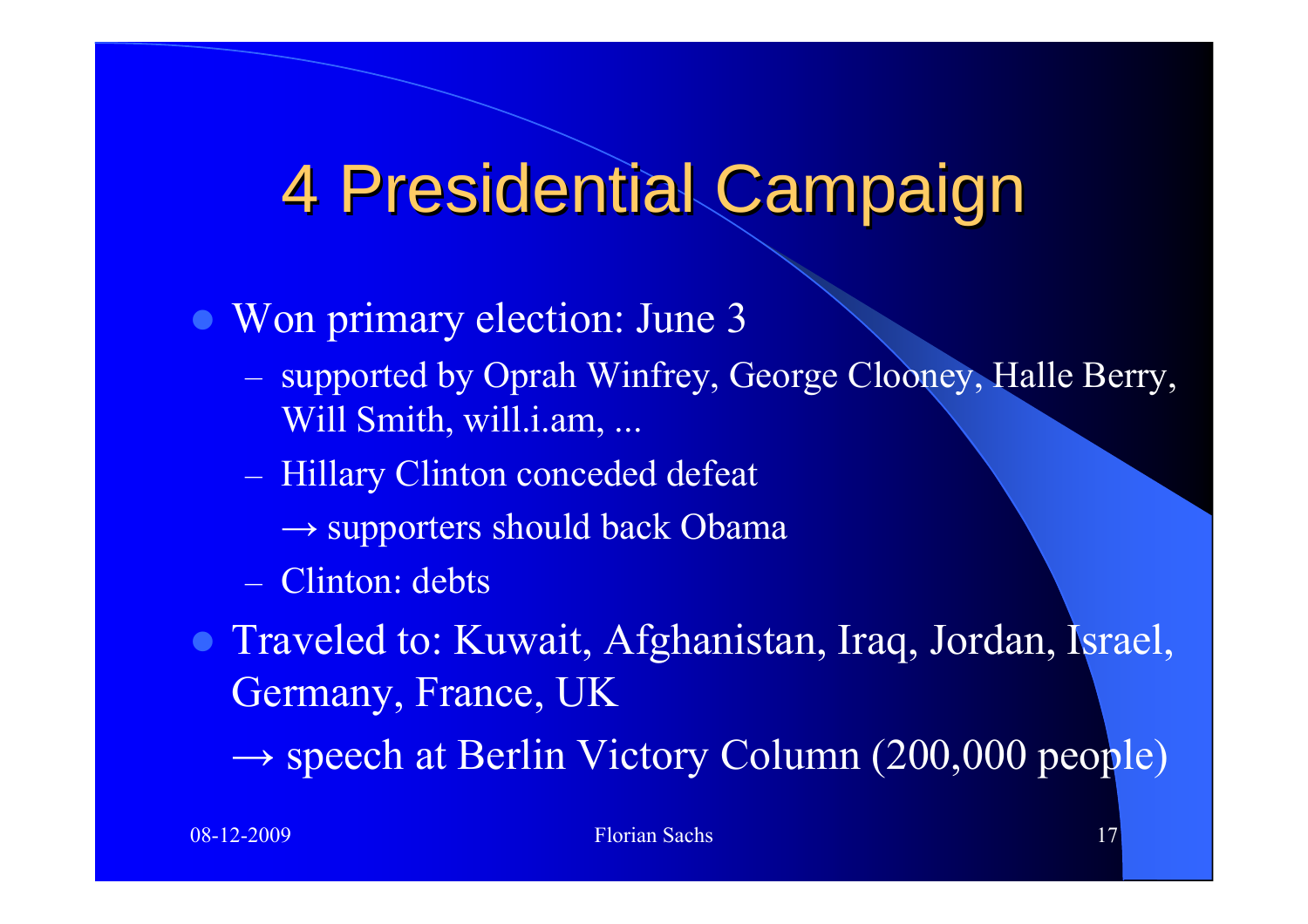- Vice Presidential selection: <sup>→</sup> Hillary Clinton, Joe Biden, Colin Powell, ...
- **•** Issues:
	- Iraq war
	- $-$  Bush's unpopularity '90 percent' ad.avi indelighted' ad.avi
		-
	- change vs. experience
	- economy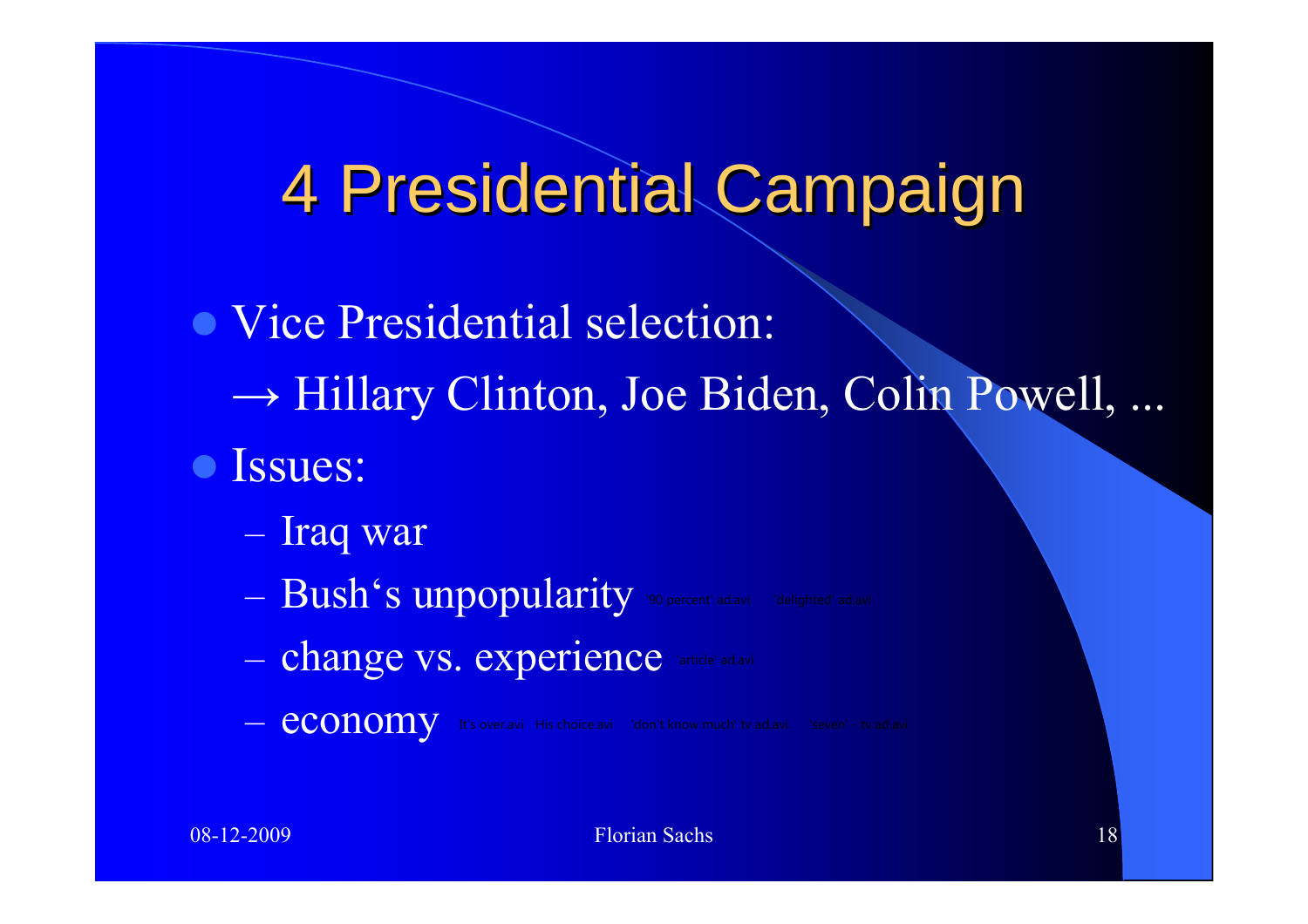

>10% McCain lead 6%-10% McCain lead 1%-5% McCain lead **Tie** 1%–5% Obama lead 6%-10% Obama lead >10% Obama lead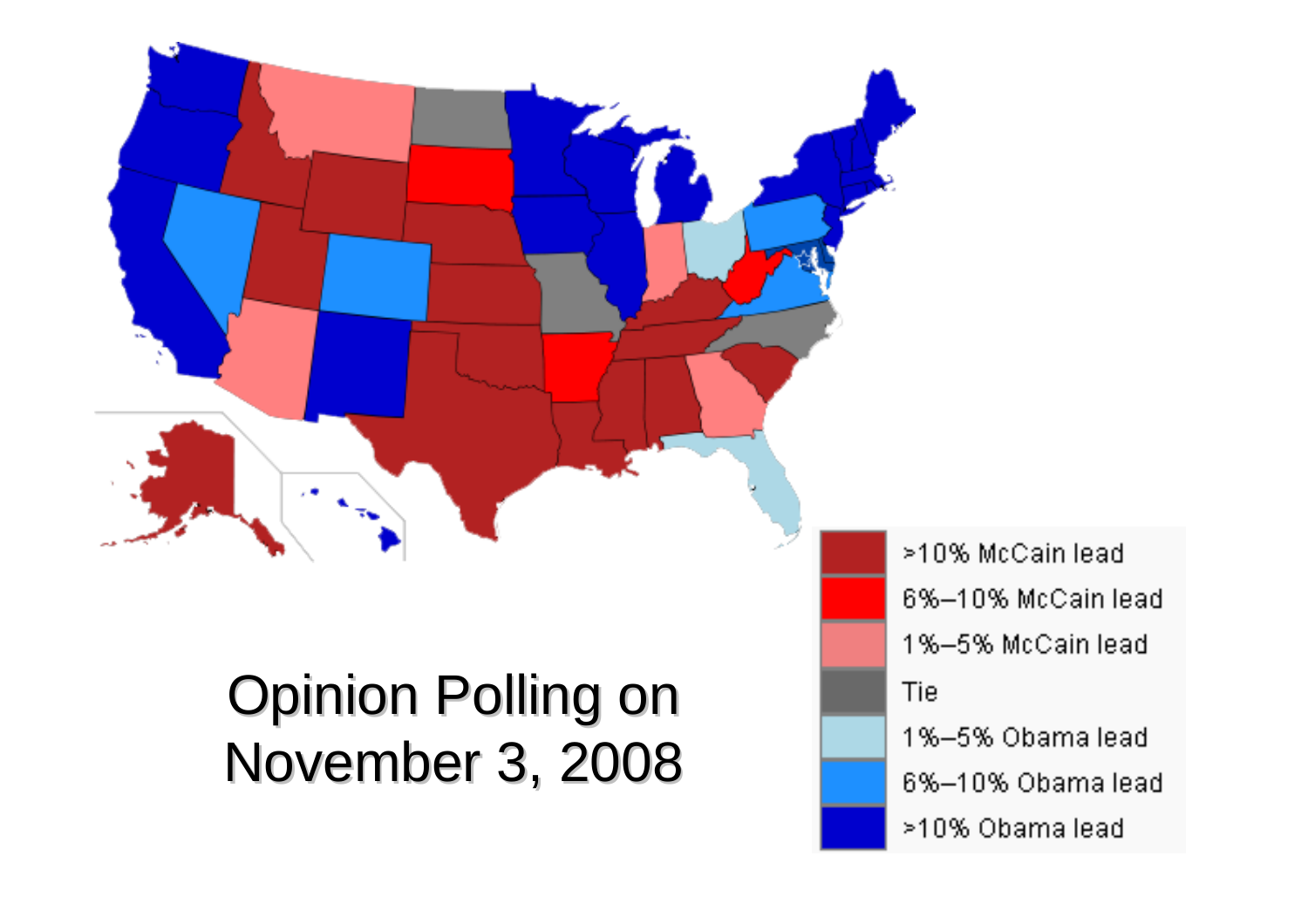| <b>Nominee</b>        | <b>Barack Obama</b> | John McCain |
|-----------------------|---------------------|-------------|
| Party                 | Democratic          | Republican  |
| <b>Home</b> state     | Illinois            | Arizona     |
| <b>Running mate</b>   | <b>Joe Biden</b>    | Sarah Palin |
| <b>Electoral vote</b> | 365                 | 173         |
| <b>States carried</b> | $28 + DC + NE-02$   | $22 \,$     |
| <b>Popular vote</b>   | 69,456,897          | 59,934,814  |
| Percentage            | 52.9%               | 45.7%       |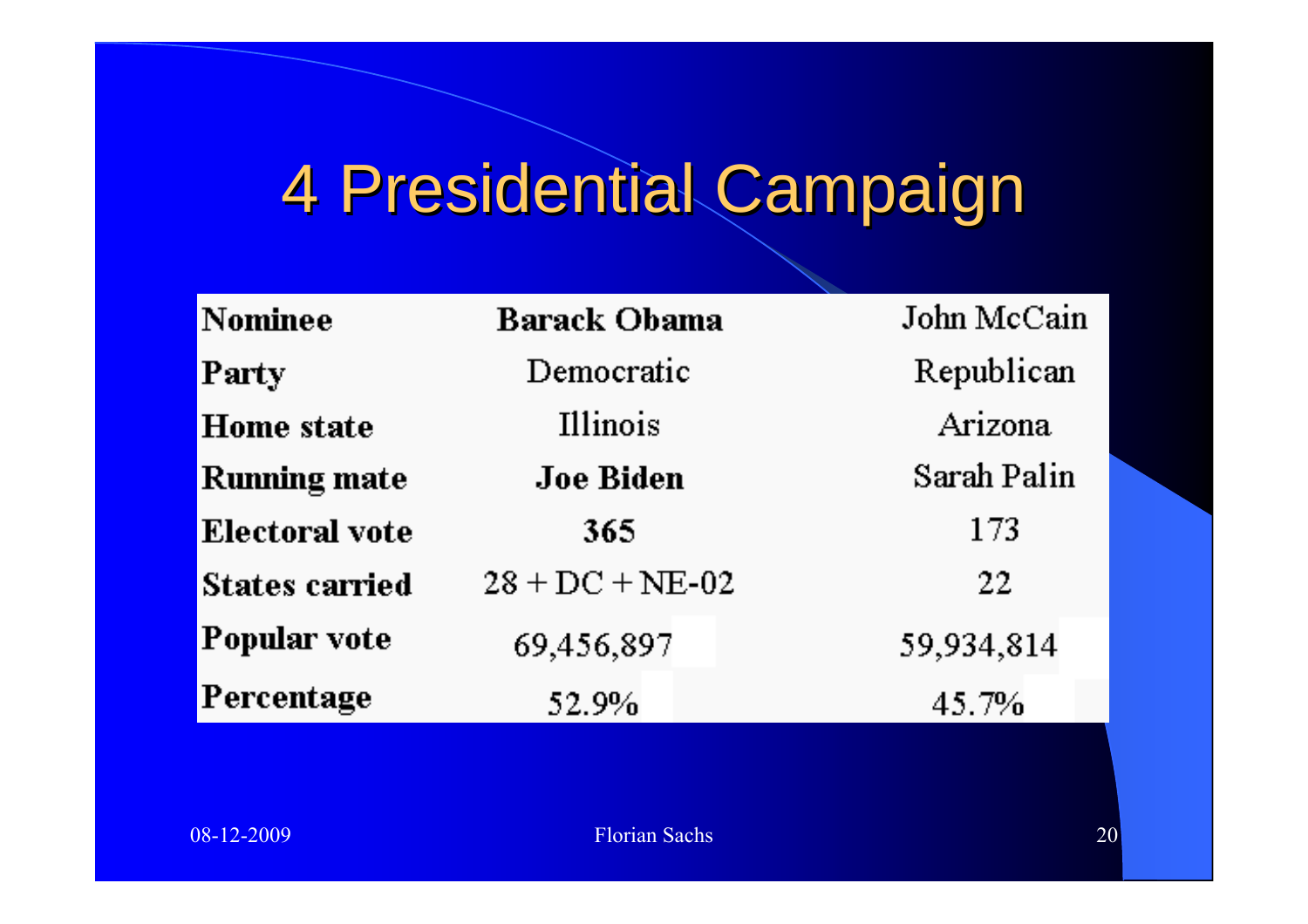#### **5 Nobel Peace Prize**

- 2009 Nobel Peace Prize to Barack Obama
- $\bullet$ , for his extraordinary efforts to strengthen international diplomacy and cooperation between peoples."
- wants to donate full monatary award to charity
- different reactions
- **mostly surprised but positive and congratulatory**
- fourth awarded U.S. President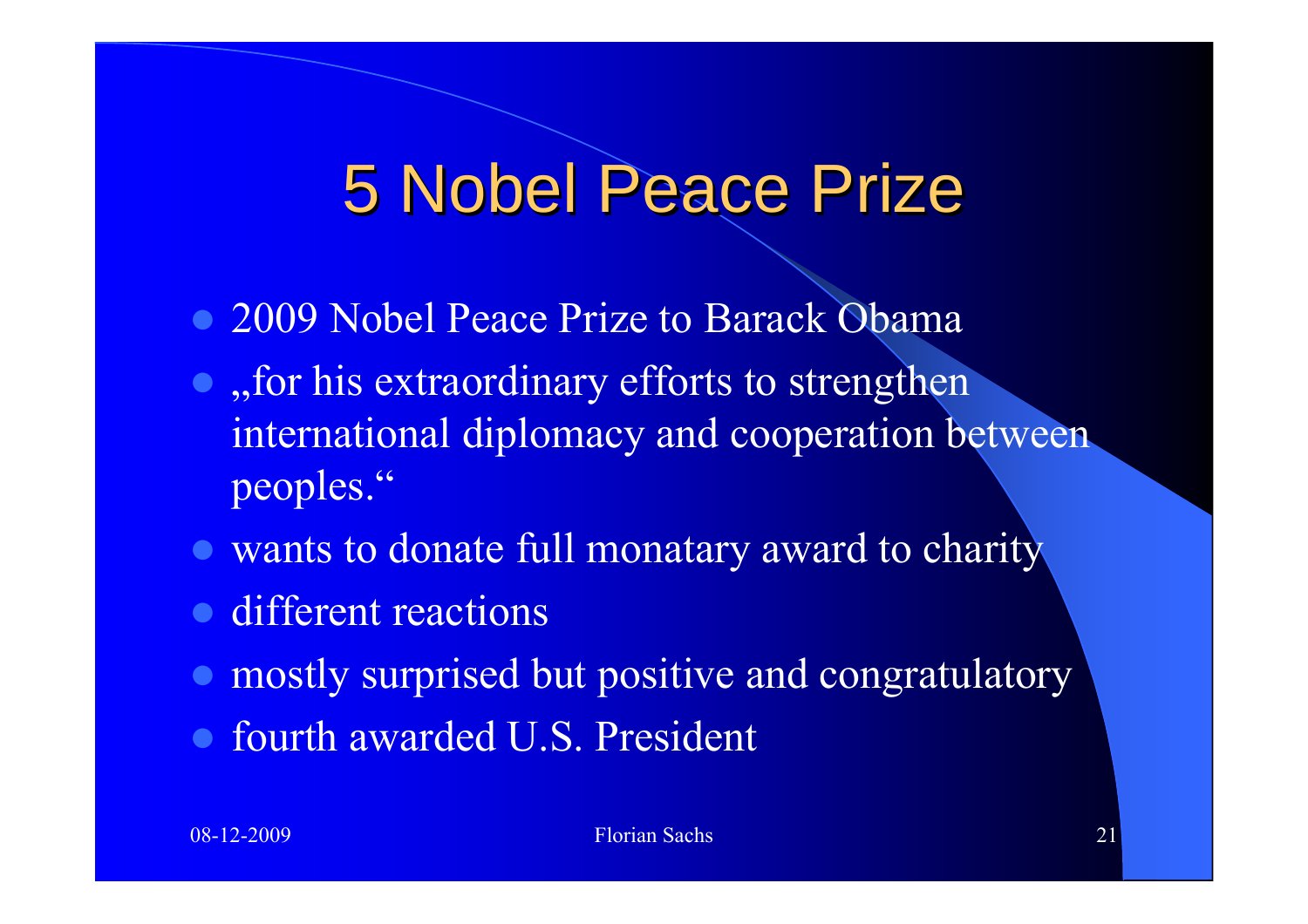#### **6 Conclusion**

- $\bullet$  currently wants to reform Health Insurance
- **universal health care**
- **Coverage guaranteed**
- require parents to cover children
- National Health Insurance Exchange

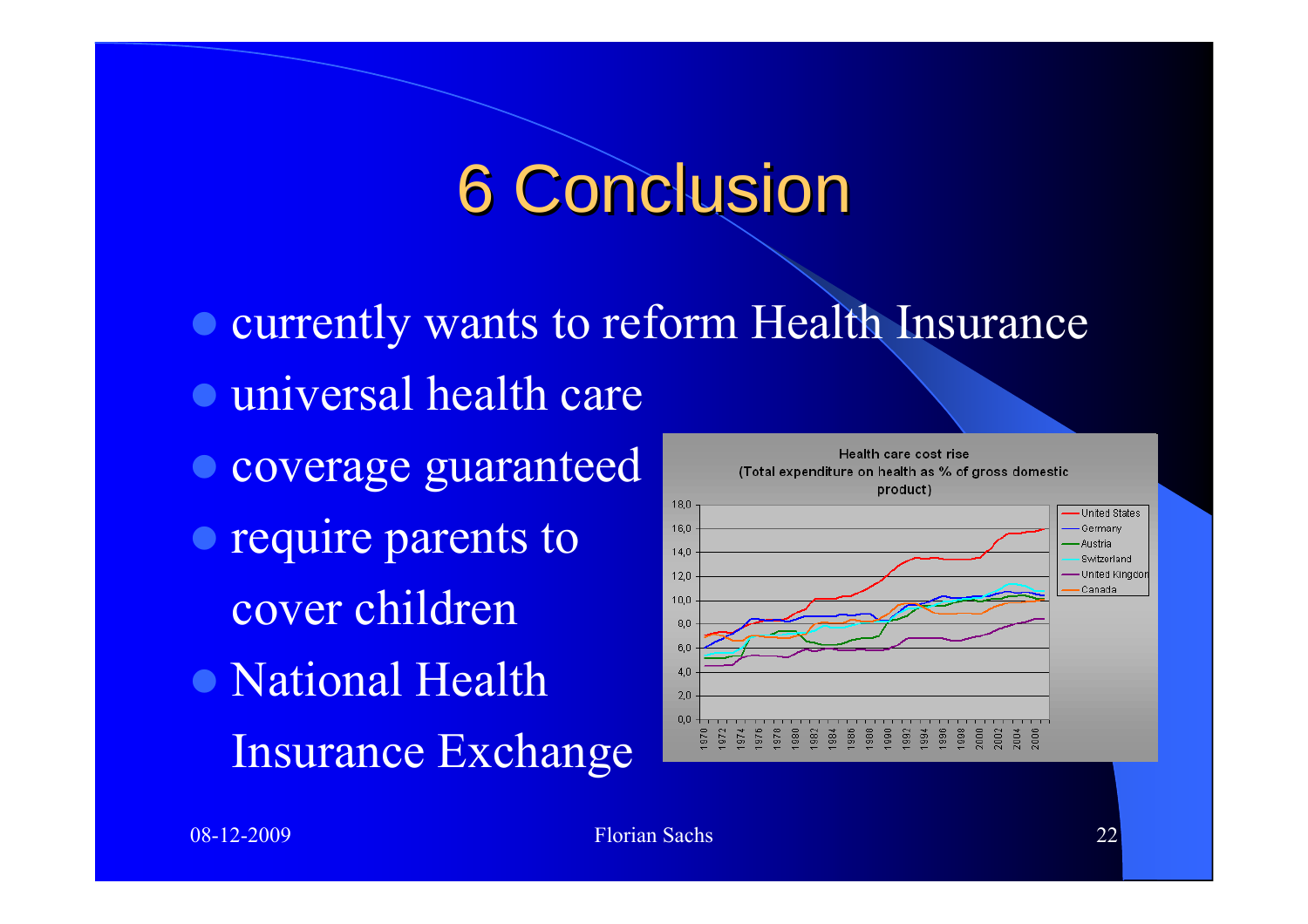

Source: U.S. Census Bureau. Income, Poverty, and Health Insurance Coverage in the United States: 2007.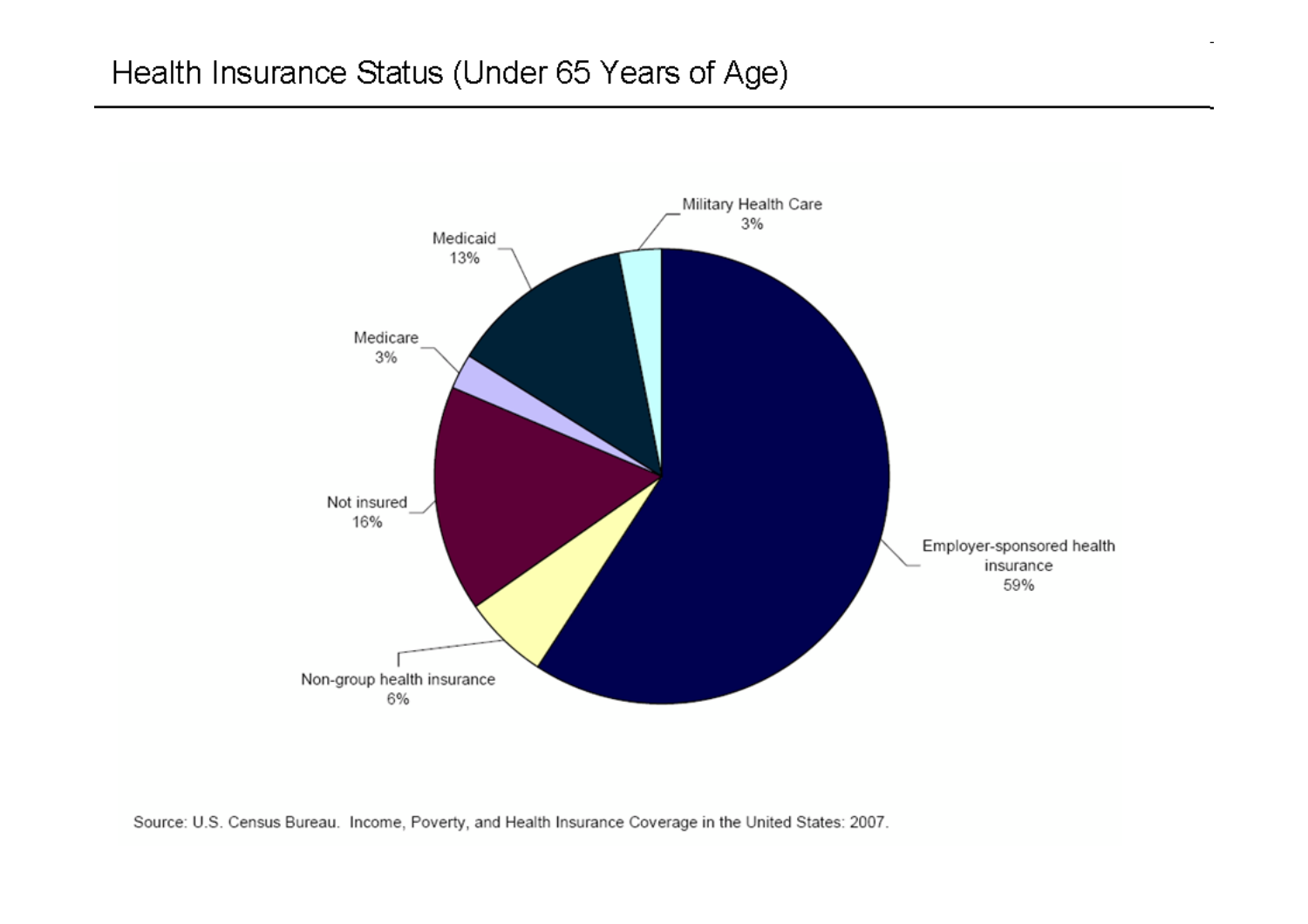#### **6 Conclusion**

• He is the AMERICAN president! <sup>→</sup> global warming (if it exists...)  $\rightarrow$  land mines  $\rightarrow$  economic development <sup>→</sup> military issues (Iraq, Afghanistan) • brougt hope to the U.S. and the entire world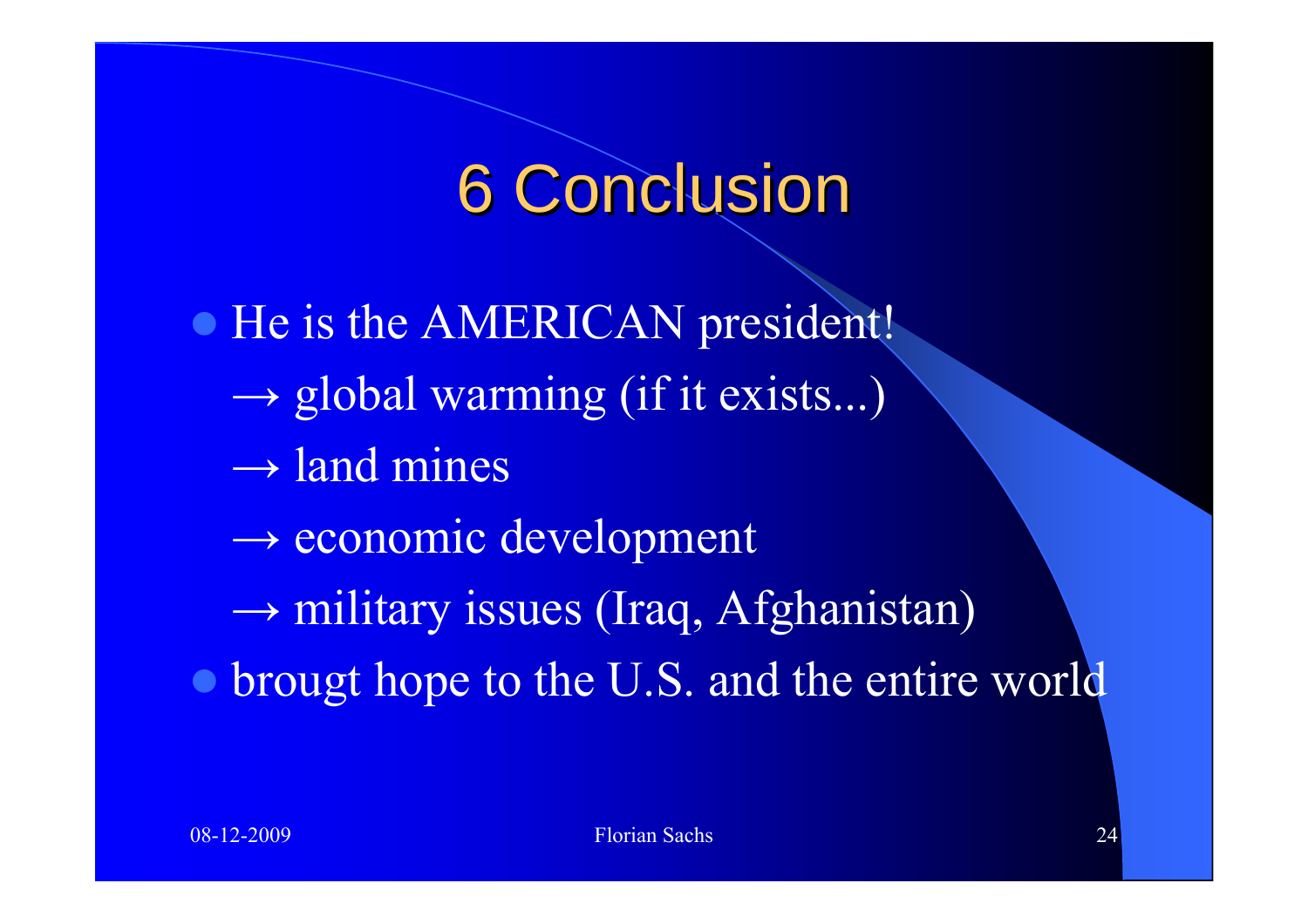#### 7 Sources 7 Sources

- z www.barackobama.com
- **•** www.democracynow.org
- $\bullet$ www.ftd.de
- **www.millercenter.org**
- $\bullet$ www.reuters.com
- **vww.spiegel.de**
- $\bullet$ www.wikipedia.org
- $\bullet$ www.youtube.com

#### Internet: Stand: 22-11-2009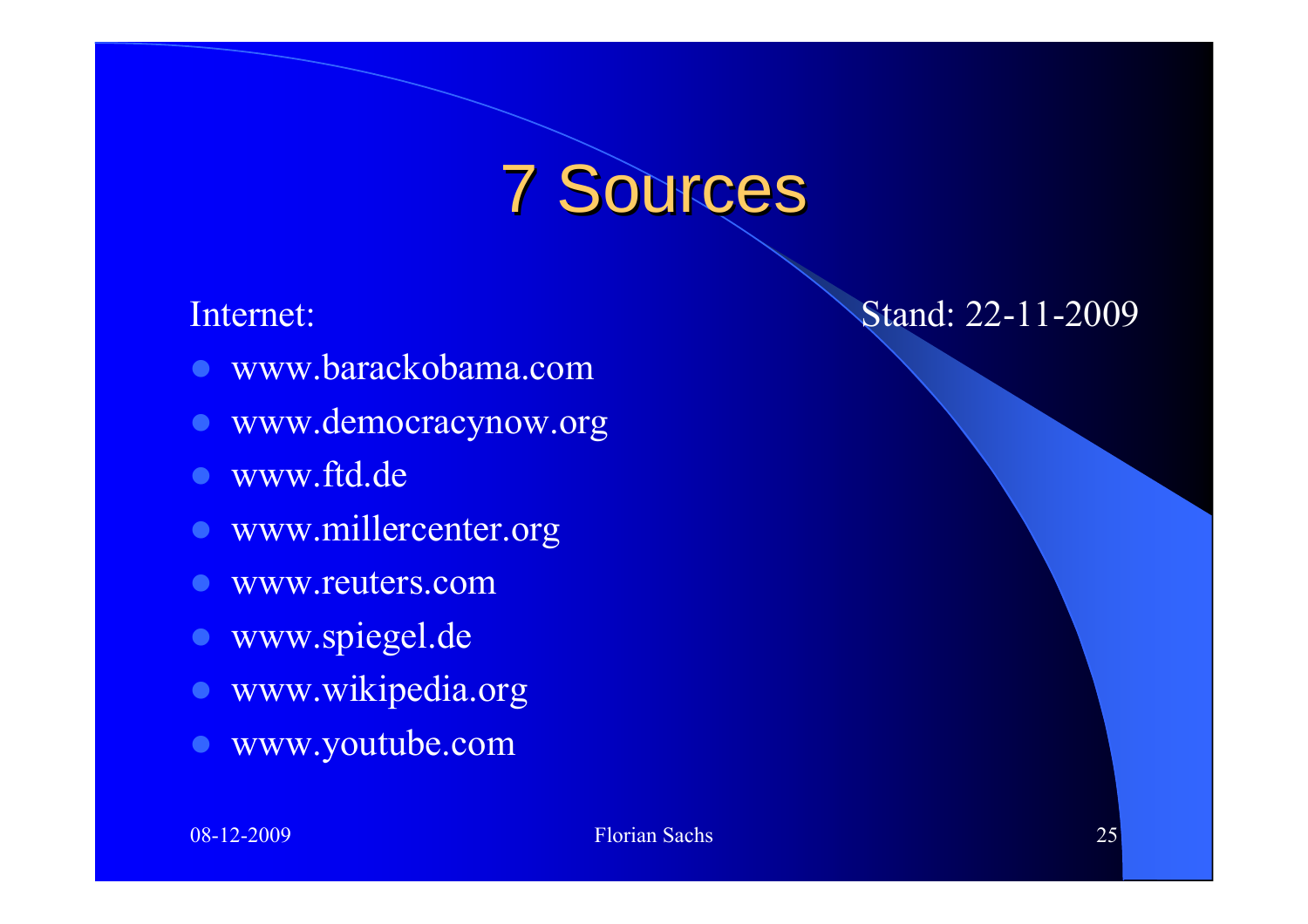- 1. Barack Obama was born in:
- **Hawaii**
- Kenya
- **Kansas**
- **Illinois**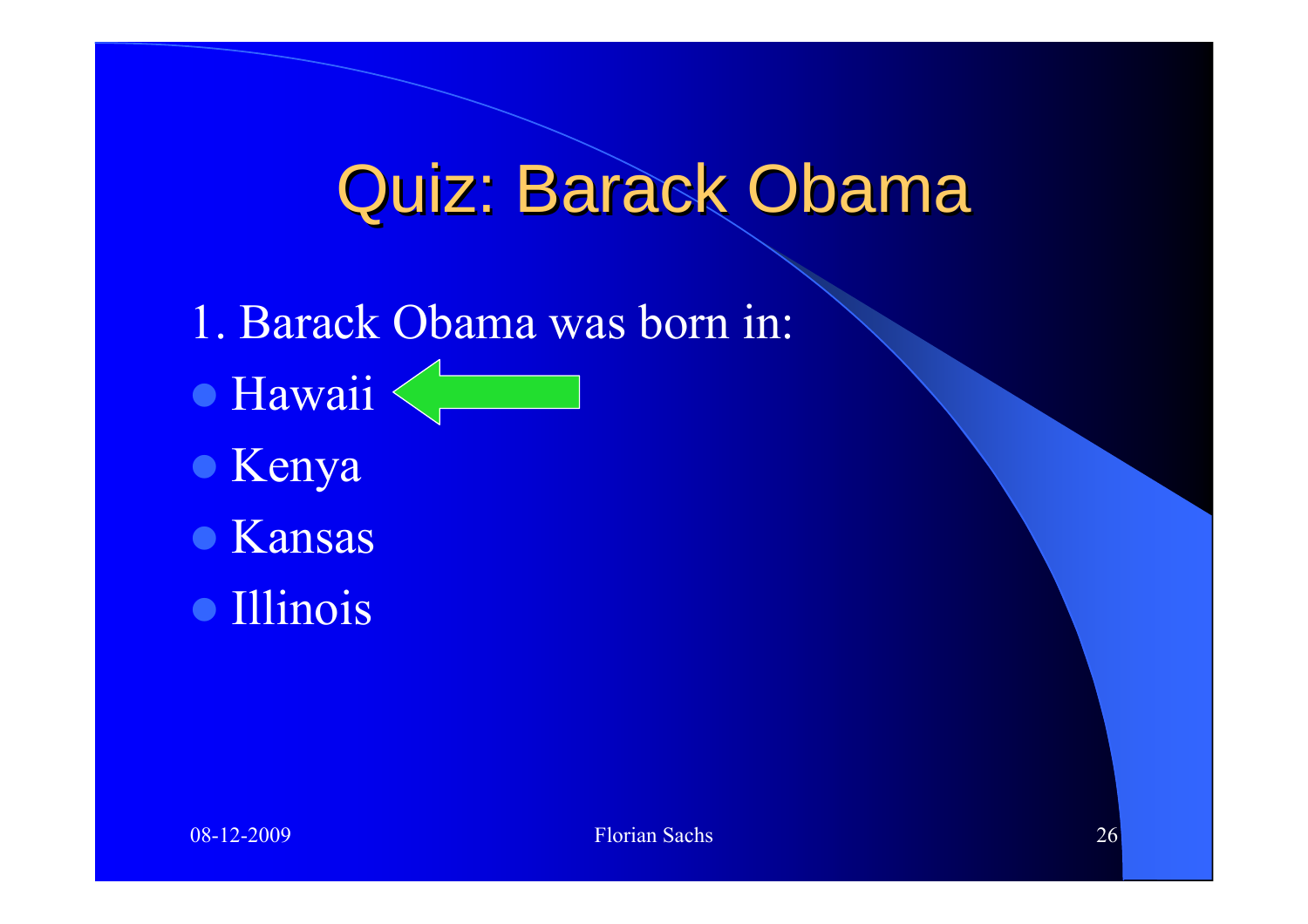- 2. Barack Obama's wife is named:
- Cindy
- Malia
- **Sasha**
- Michelle

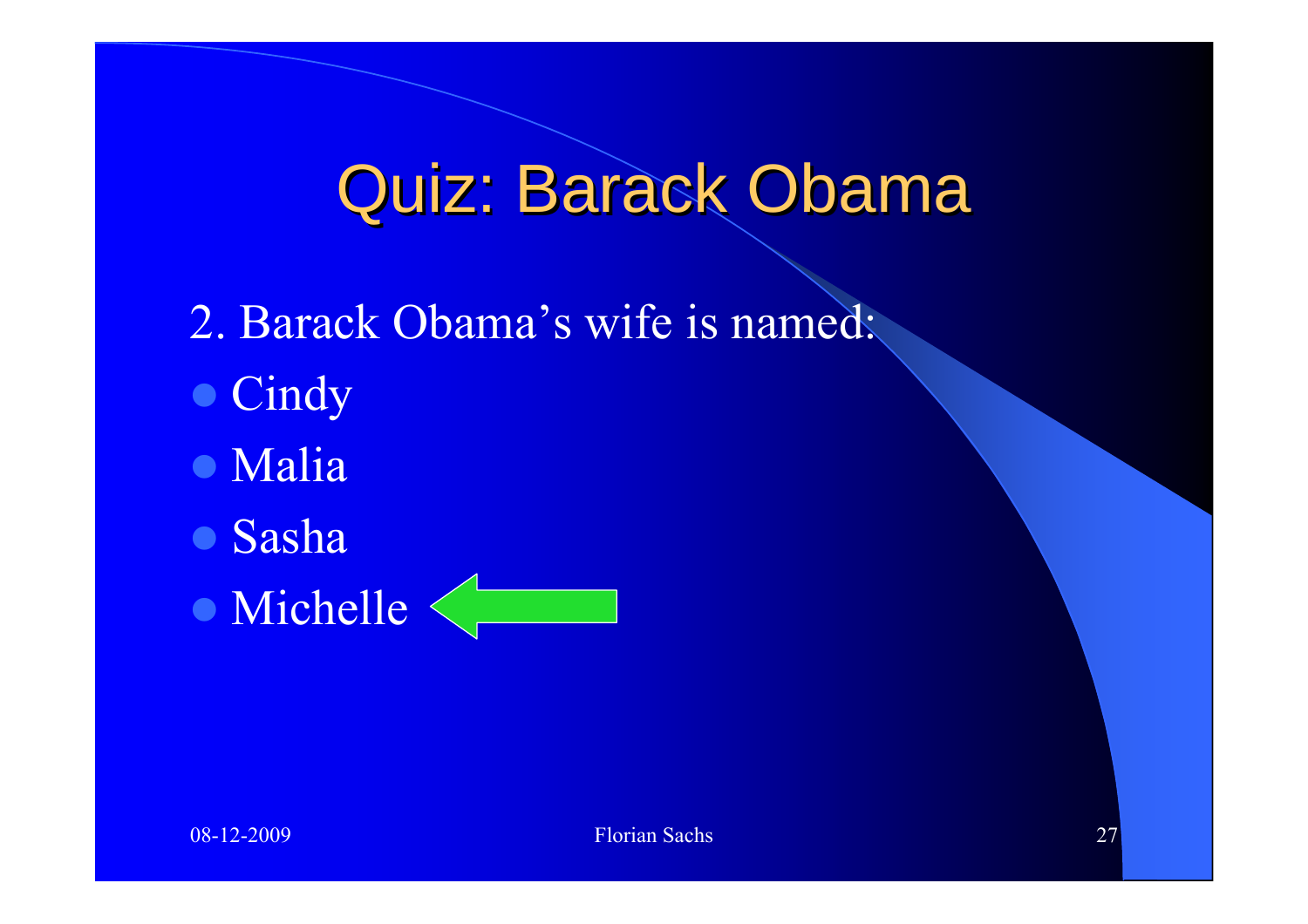- 3. Which of the following Universities did Barack Obama NOT attend:
- Yale
- Columbia
- Harvard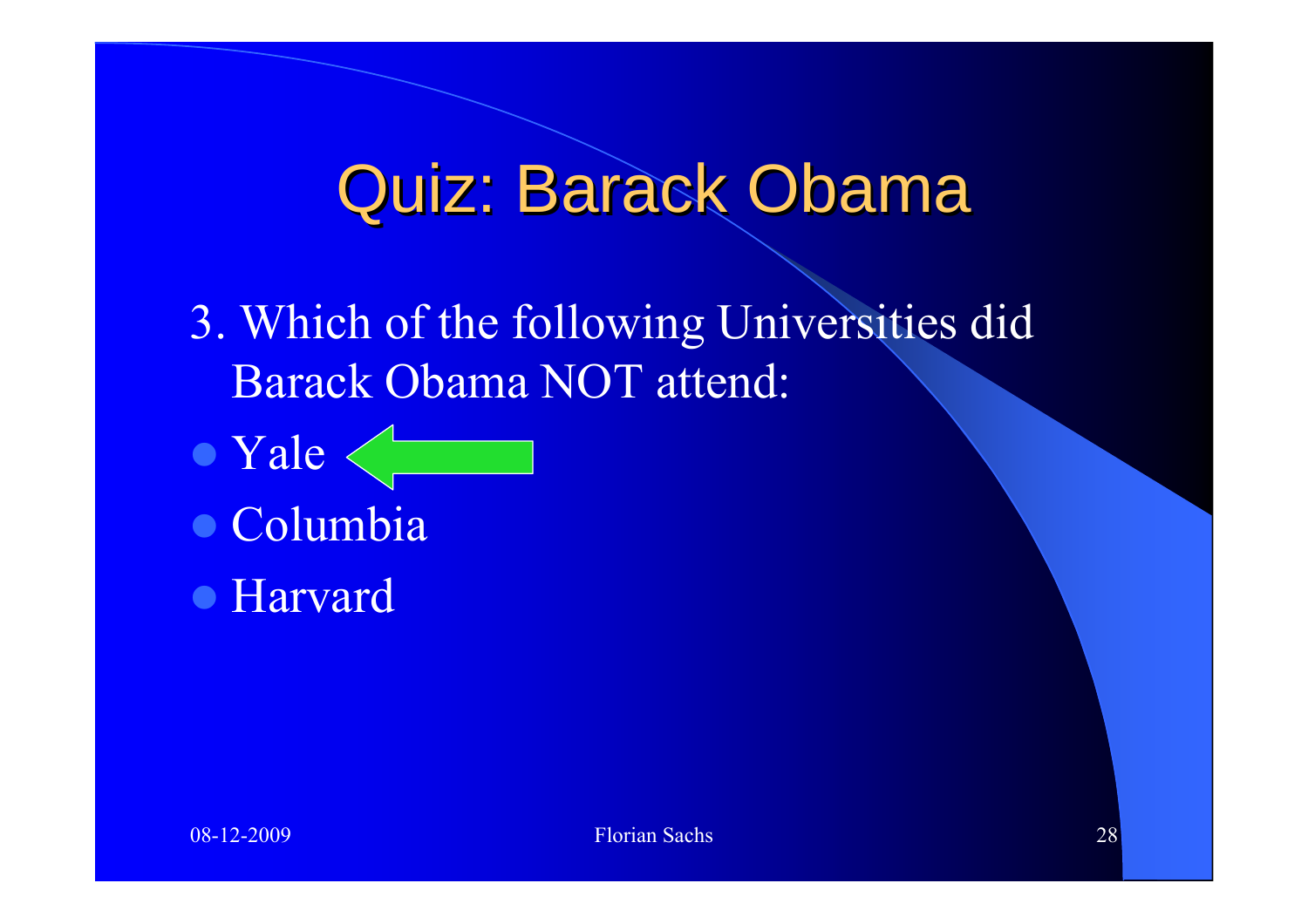4. Barack Obama's religion is: **• Muslim** • Catholic • Christian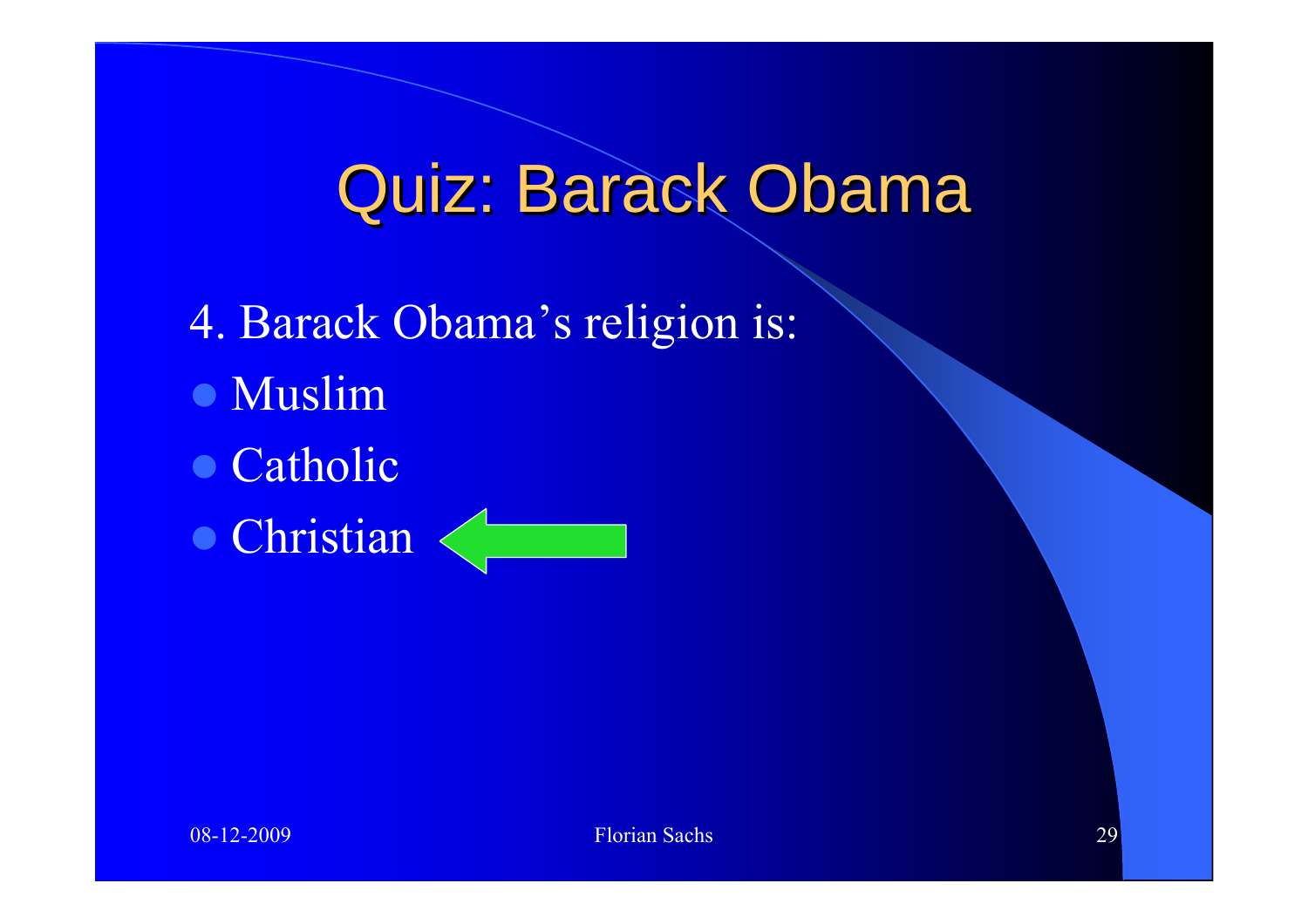- 5. Barack Obama is years old:
- $\bullet$  50
- $\bullet$  45
- $\bullet$  48  $\bullet$  44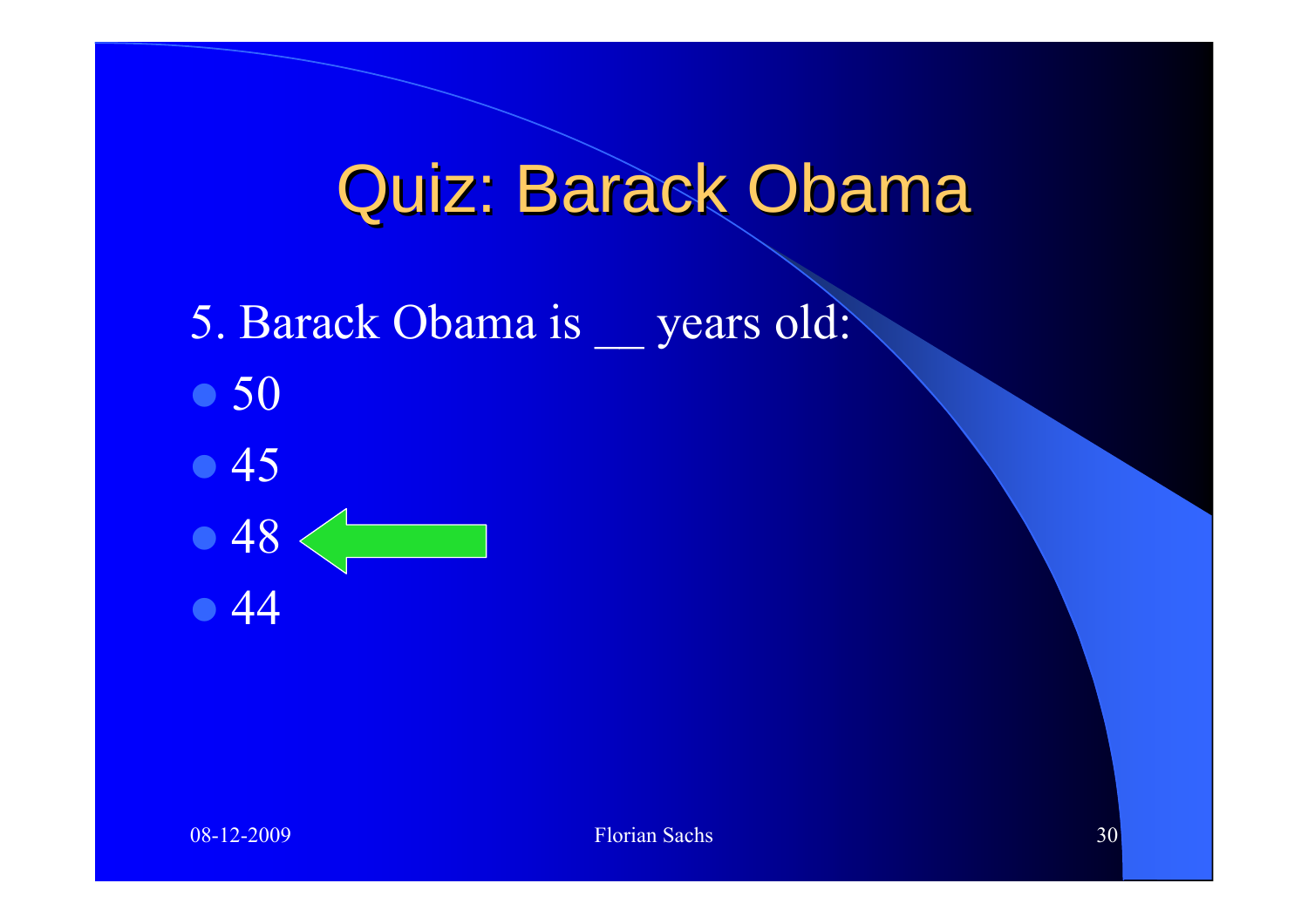- 6. Which of the following states did Obama NOT win in the 2008 US presidential election:
- **Nevada**
- **Louisiana**
- $\bullet$  Iowa
- $\bullet$  Colorado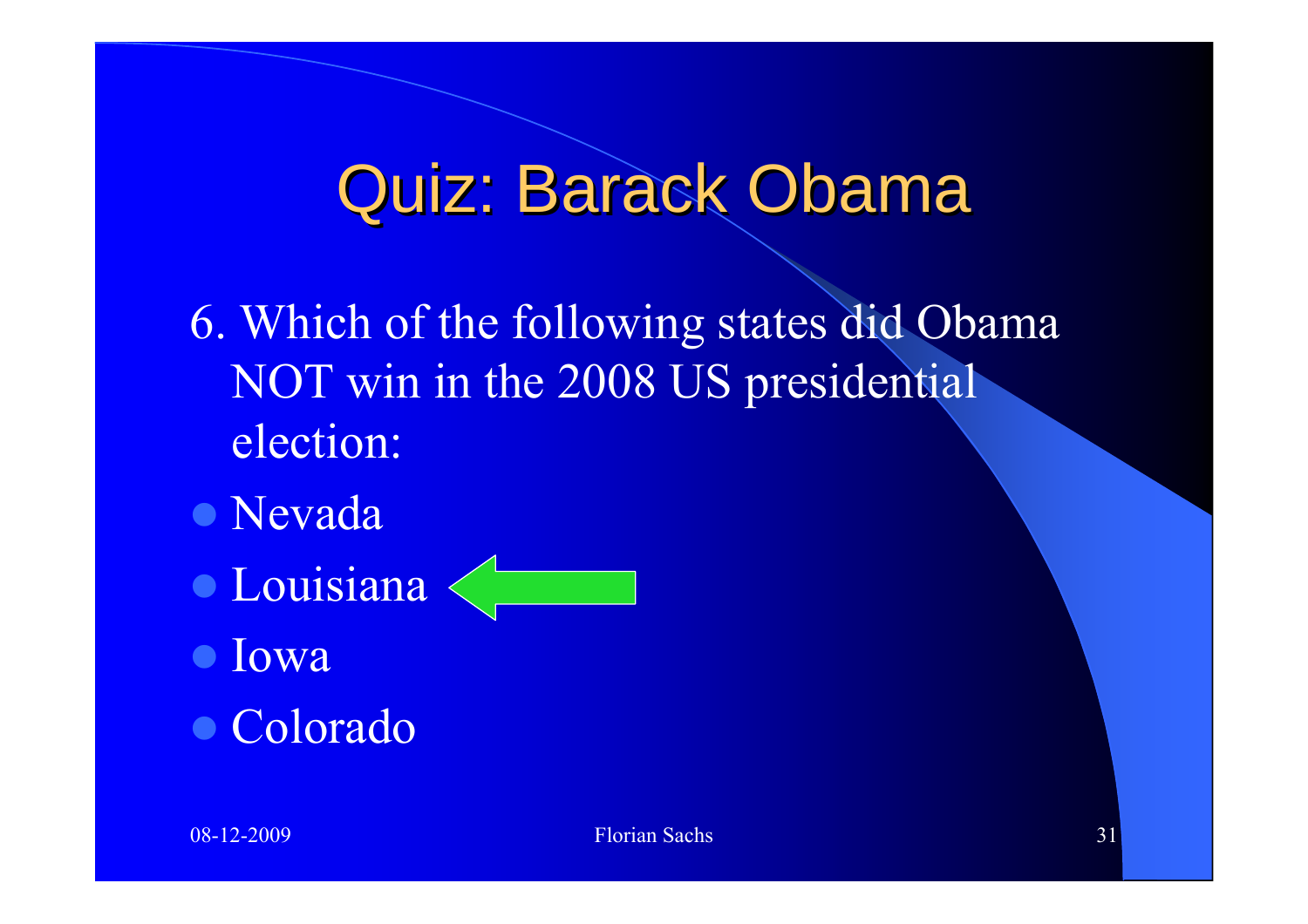- 7. Barack Obama held what office becoming the President-elect?
- Senator
- Member of the House of Representatives
- Governor of Illinois
- Mayor of Chicago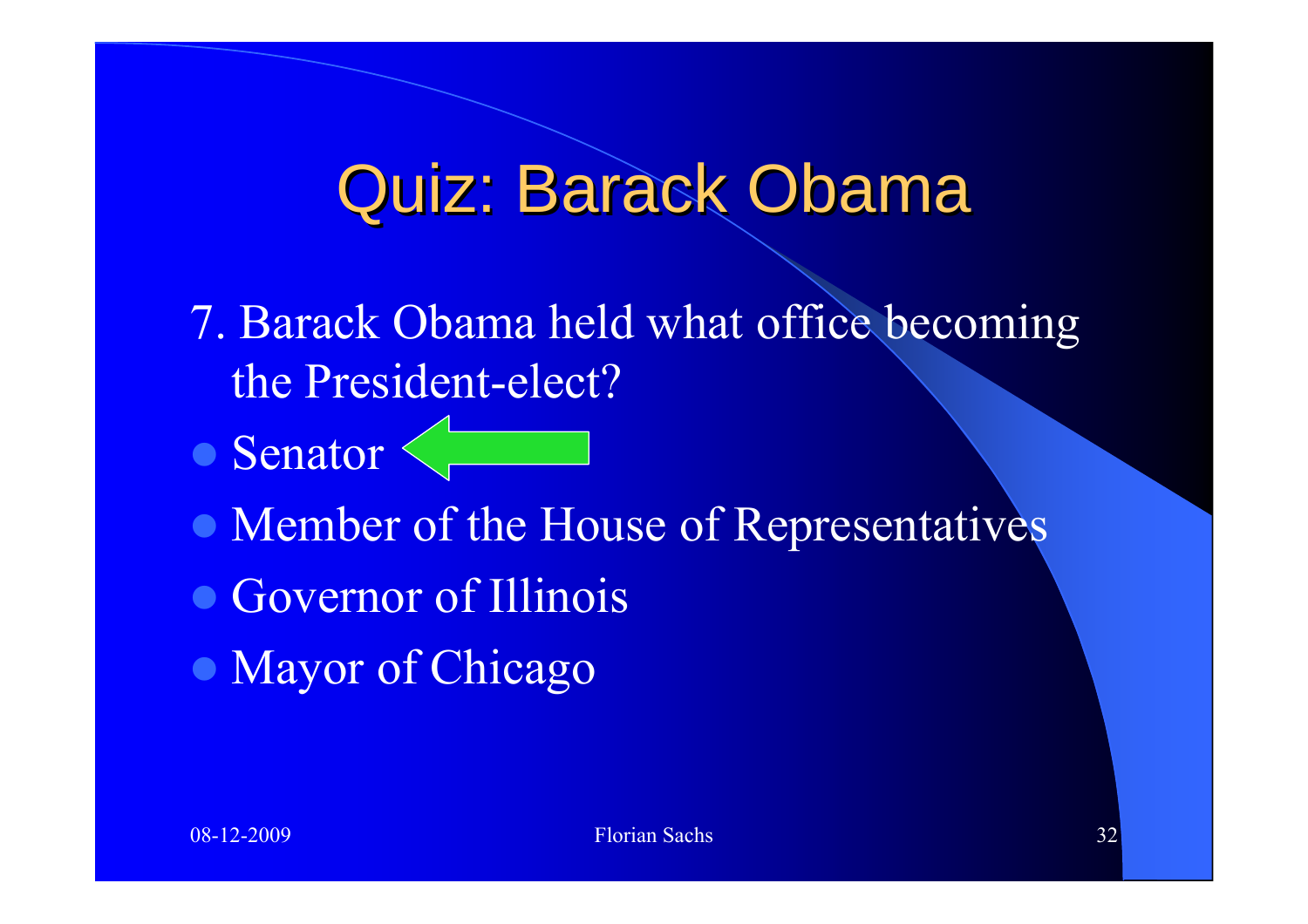- 8. Mr. Obama's 2006 memoir was titled:
- The Audacity of Hope
- Dreams from my Father
- A More Perfect Union
- Yes We Can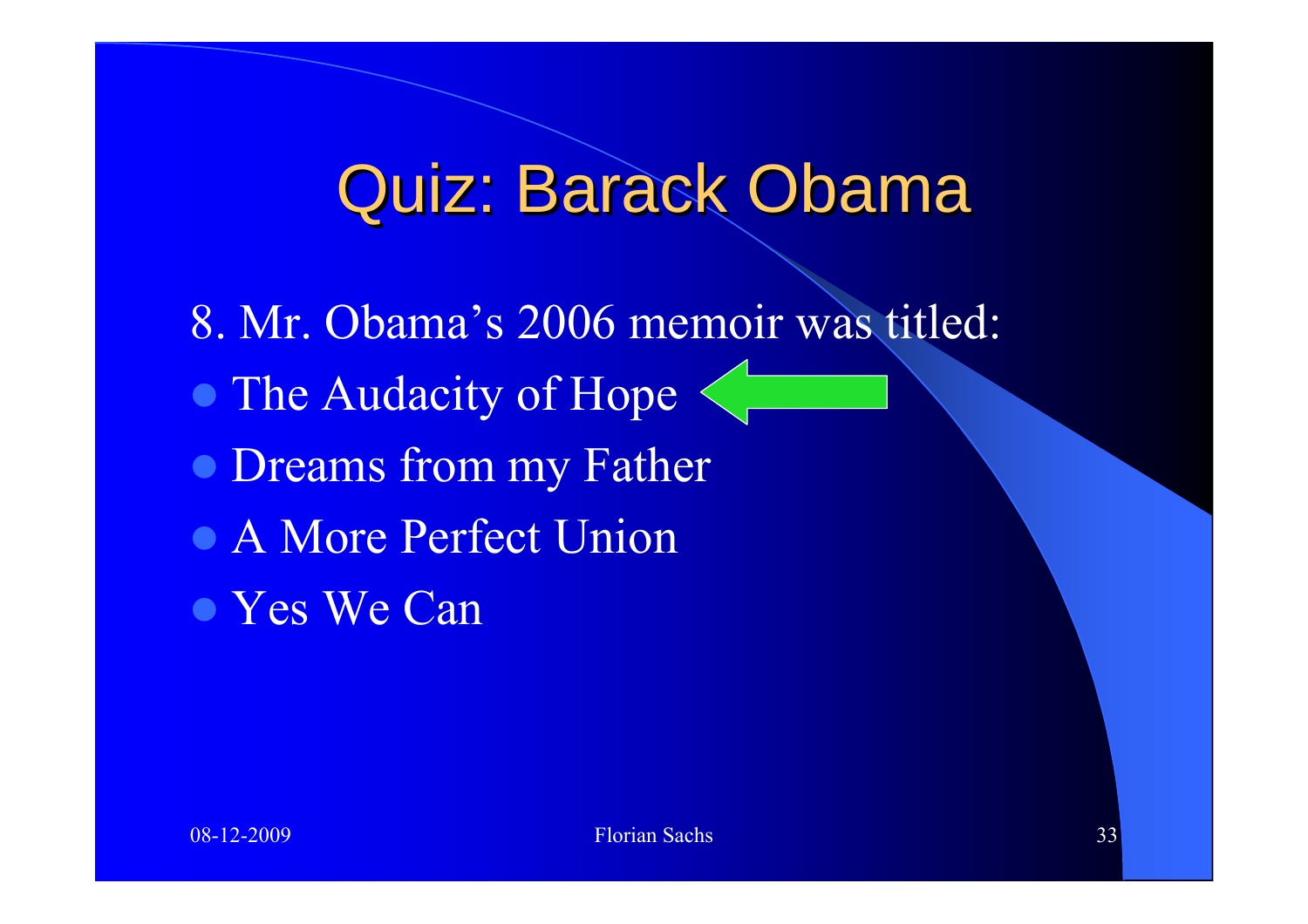- 9. Obama's middle name is:
- **Jefferson**
- **Hussein**
- Mohammed
- George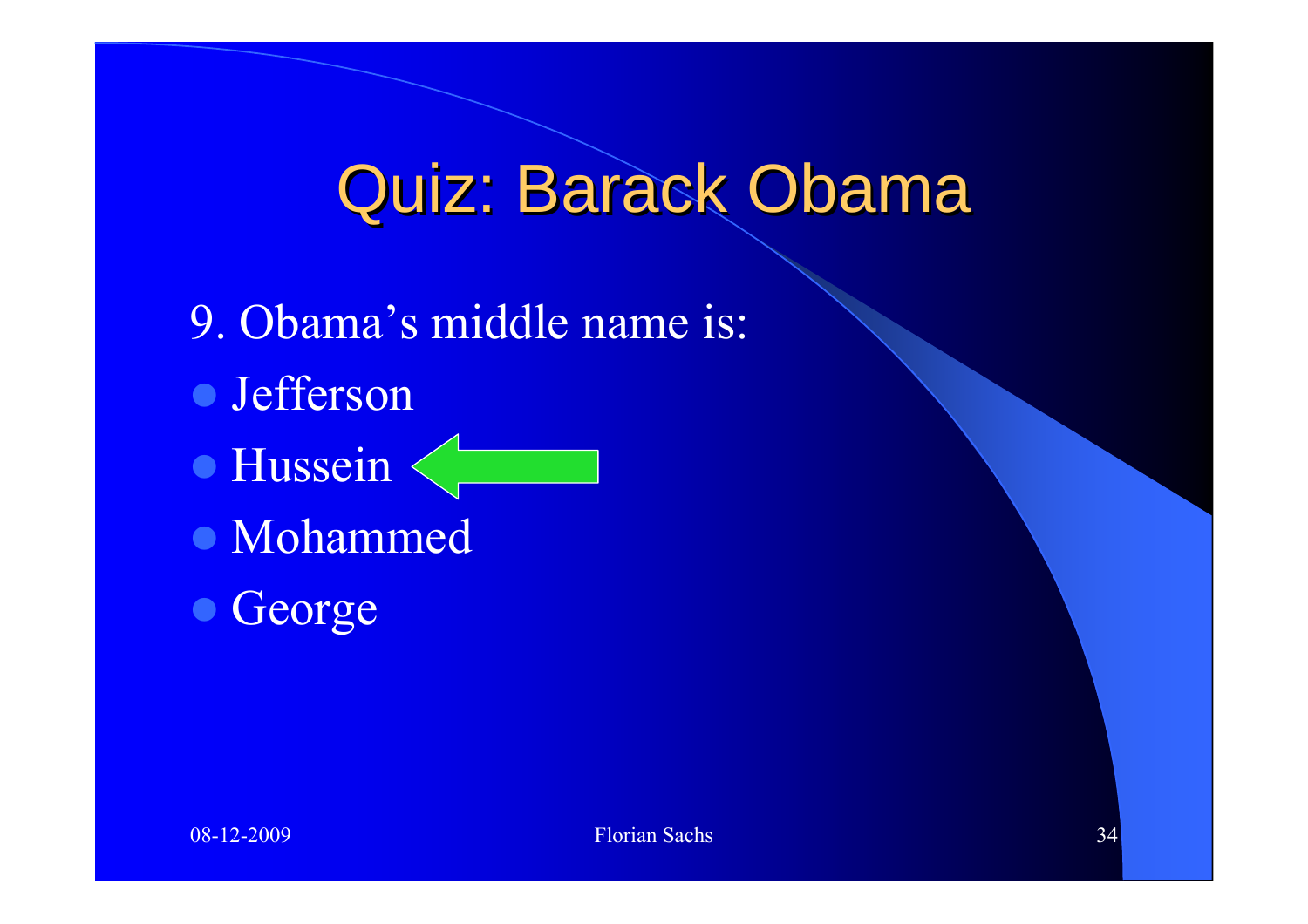- 10. Which was Barack Obama's slogan?
- Yes we can!
- God Bless America
- Change we can believe in
- Freedom, justice and equality